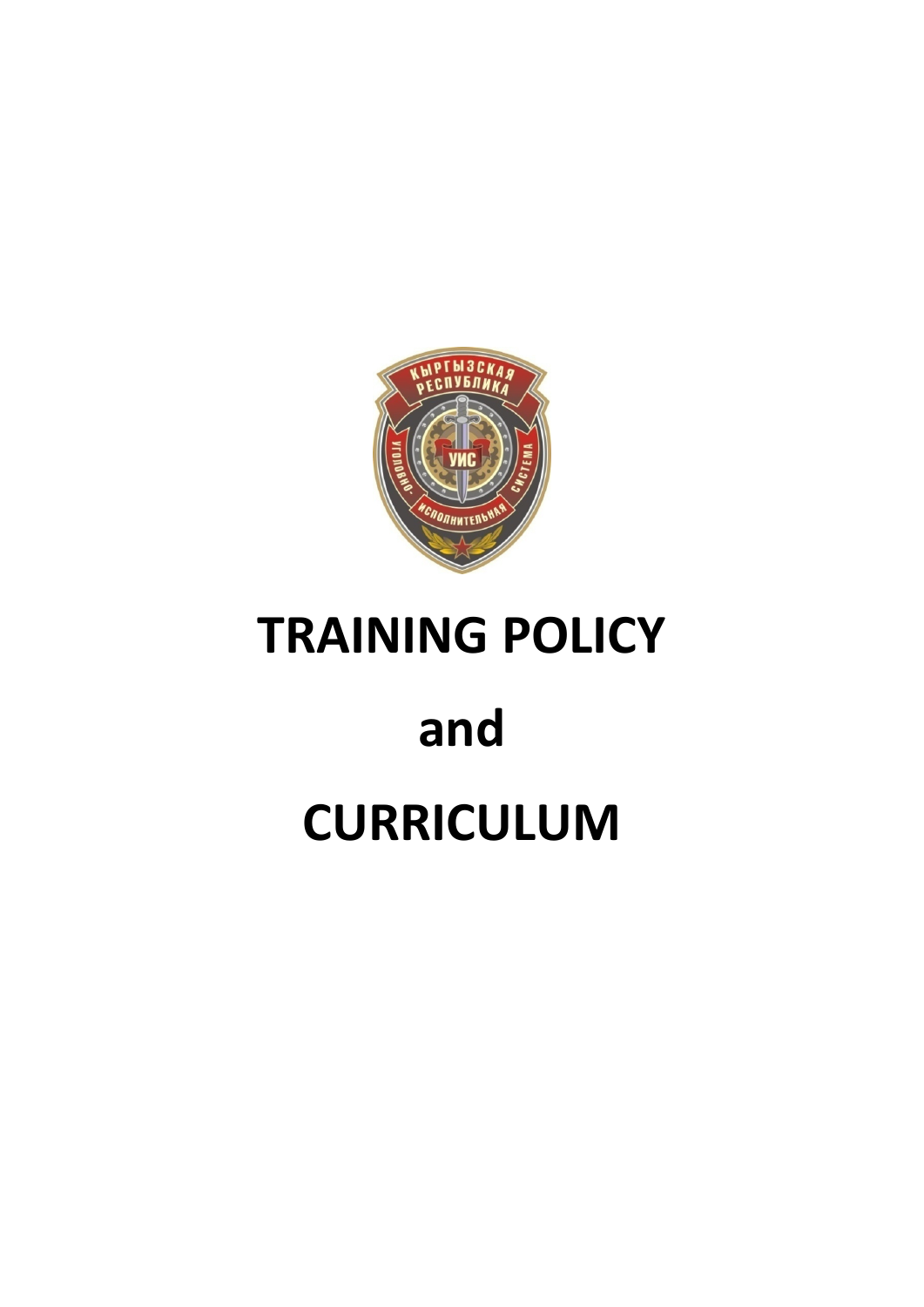### **TRAINING POLICY STATEMENT**

**Introduction -** GSIN is committed to achieving our Mission and Vision, as set out in the Strategic Plan 2011-15. In order to do so, we will need to change and modernise our prisons. We know that it is the people working in these prisons that are key to delivering the desired changes. We intend to give out staff the tools to implement the changes by providing them with comprehensive and accessible training. This Policy Statement is an important milestone in strengthening and developing the training framework for GSIN staff, as it sets out the principles that will underpin our approach to training. The Statement is also intended to provide direction for the staff of the GSIN Training Institute.

**Purpose and aims of GSIN Training -** The training that will be provided for GSIN staff is intended to have a direct impact on the operational performance of our prisons. It is important, therefore, that the knowledge gained during training sessions is transferred to the workplace. Staff are expected to apply the training that they receive.

**Training Curriculum -** The Training Curriculum will consist of awareness training and operational training and will be based on a Training Needs Assessment undertaken by the GSIN Training Institute. The curriculum will be distributed to prison Directors and headquarters staff to enable them to discuss training needs with staff. The curriculum will be reviewed periodically and an updated version distributed.

**Training for New GSIN Staff -** Prior to working in a prison new recruits, and staff transferring to GSIN, will undertake a period of GSIN-specific training, lasting [40 days – 8 weeks], which will equip them with the knowledge and skills necessary to work in the special environment of the prison.

**Training for Existing GSIN Staff -** GSIN will provide 'in-service' training for its current staff. The aim is to provide each member of GSIN staff with [5] days of training each year. This will enable staff to achieve continuous improvement and thereby promote increased professionalism and improved performance. Where members of staff are exercising a specialist function, GSIN will provide the opportunity for those staff to undertake training designed to facilitate their adjustment to the particular specialist function. Each member of staff is encouraged to discuss their training needs with their manager and to agree on a personal development plan.

**Training Plan -** Each year the GSIN Training Institute will produce an annual Training Plan. The Plan will be based on the training priorities for the year and agreed upon with the Director General of GSIN. The Plan will set out: what training will be delivered during the calendar year (which training modules and how many times each module will be delivered); when it will be delivered; where it will be delivered; who the trainers will be; and how many participants will take part in the training.

**Training Institute -** GSIN will continue to support and further develop the prison staff training Institute which will be responsible for all aspects of GSIN training [and research]. The Institute will take the lead on: consulting with stakeholders; building strategic alliances with national academies and international prison staff training institutes; undertaking periodic Training Needs Analysis;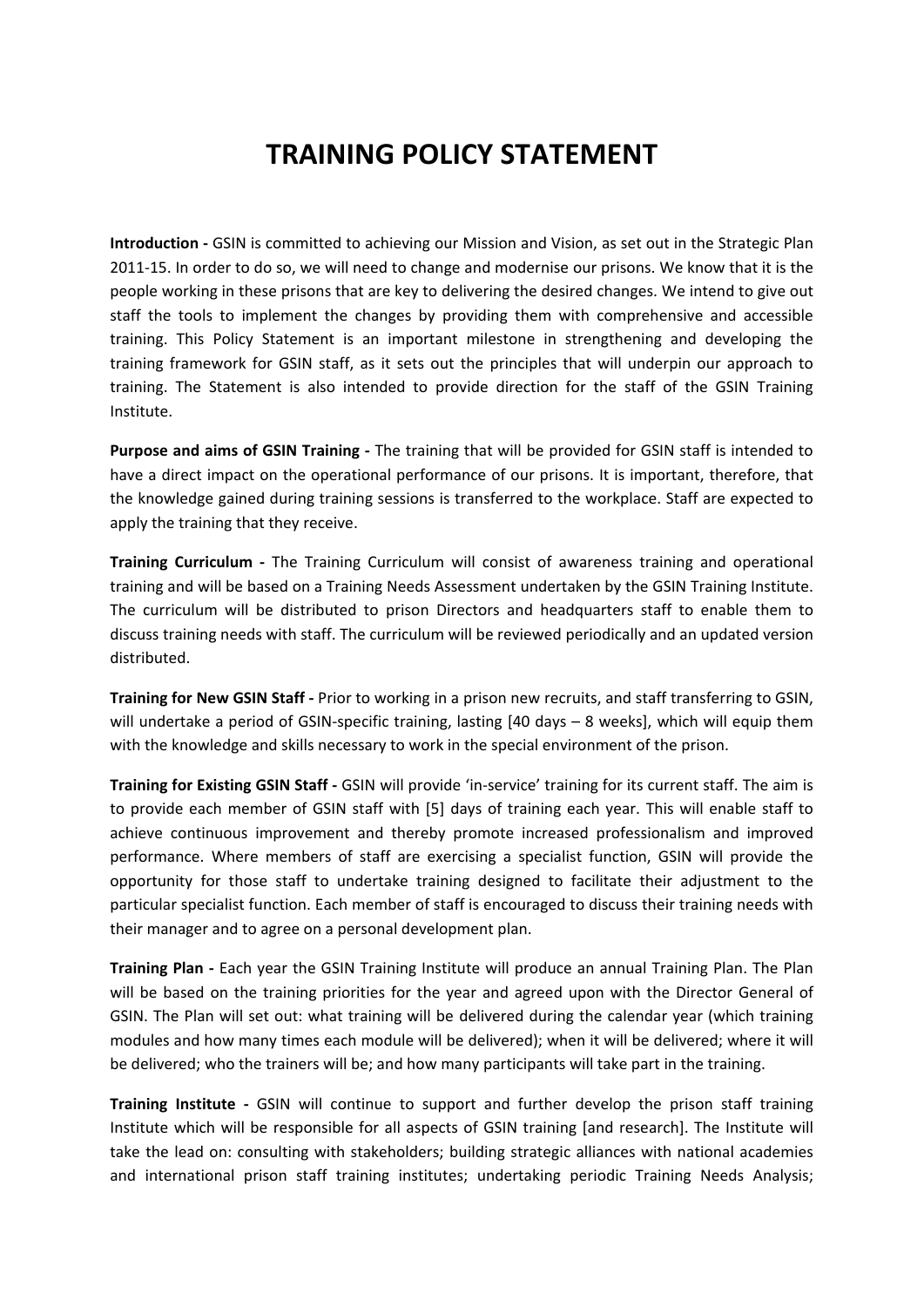further development of the training curriculum; developing organisational procedures; setting up the training plans; monitoring and evaluation of the training modules; securing sufficient quantity and quality of trainers; planning, organisation and delivery of the training modules; and [providing GSIN with research output].

**Trainers -** GSIN will provide specialist training – Training of Trainers - to a number of staff so that they can deliver training. The aim will be to maintain a minimum cadre of at least 20 trained trainers at any given time. In addition, there will be a core of full time training specialists based at the institute.

**Training methodology** – A range of pedagogical techniques will be used to deliver the training, as adult learners have different learning styles and approaches. The approaches will include: lectures; presentations; facilitated discussion; interactive Socratic dialogue; group work; private study; experiential learning through practice; and testing.

**Training Monitoring and Evaluation -** Systematic monitoring and evaluation of training courses will be carried out by the Training Institute in order to measure the effectiveness of training, both in terms of what is learned as well as the way any knowledge gained is put into practice at the place of work. Such evaluations will lead to any necessary adaptations either to training curriculum or the conditions for applying the results of training.

**Resources to deliver training -** GSIN will make available the necessary resources to enable the training set out in the annual Training Plan to be delivered. GSIN will work closely with national and international organisations to support the development and delivery of the training.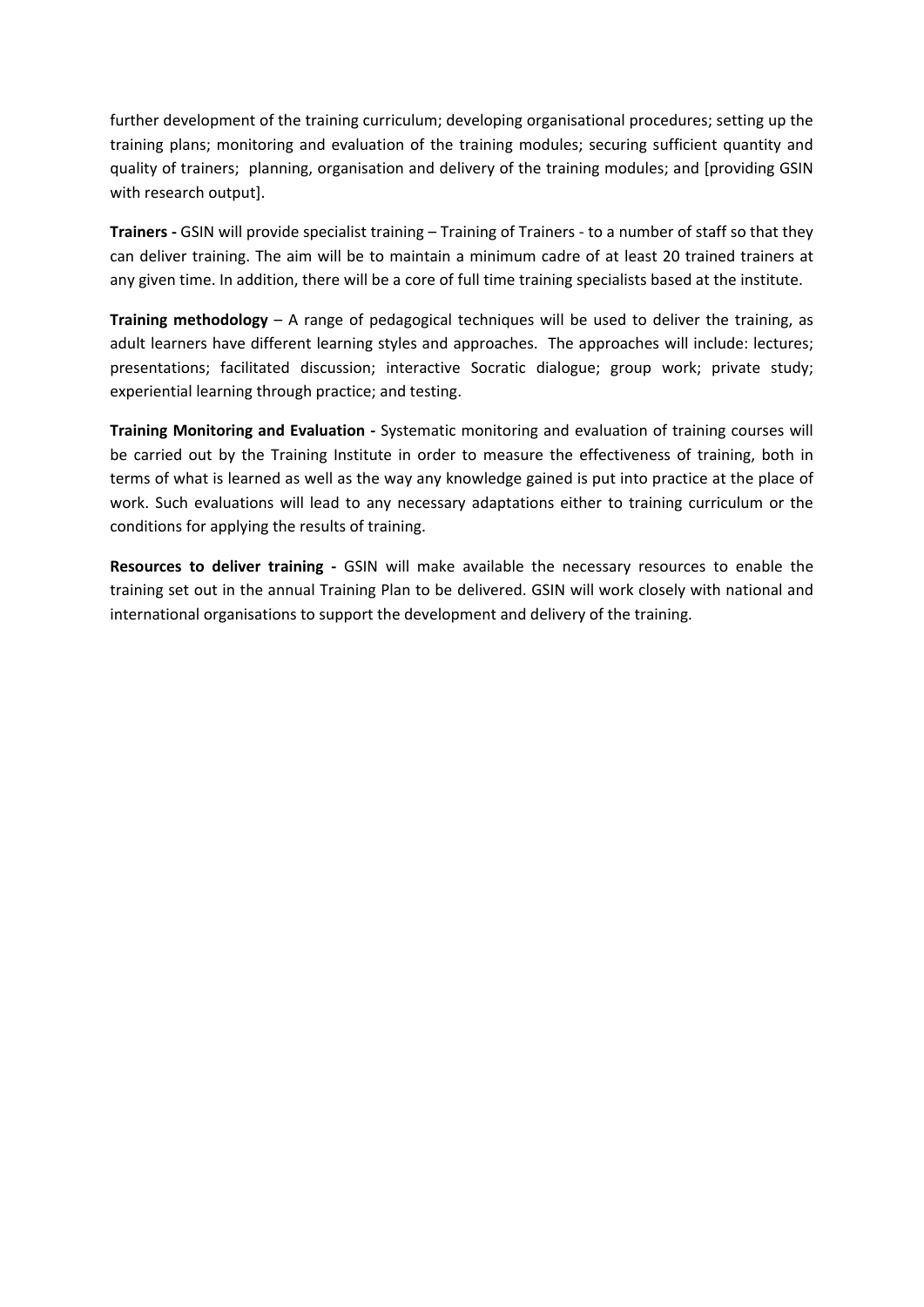

# **TRAINING CURRICULUM 2011-2015**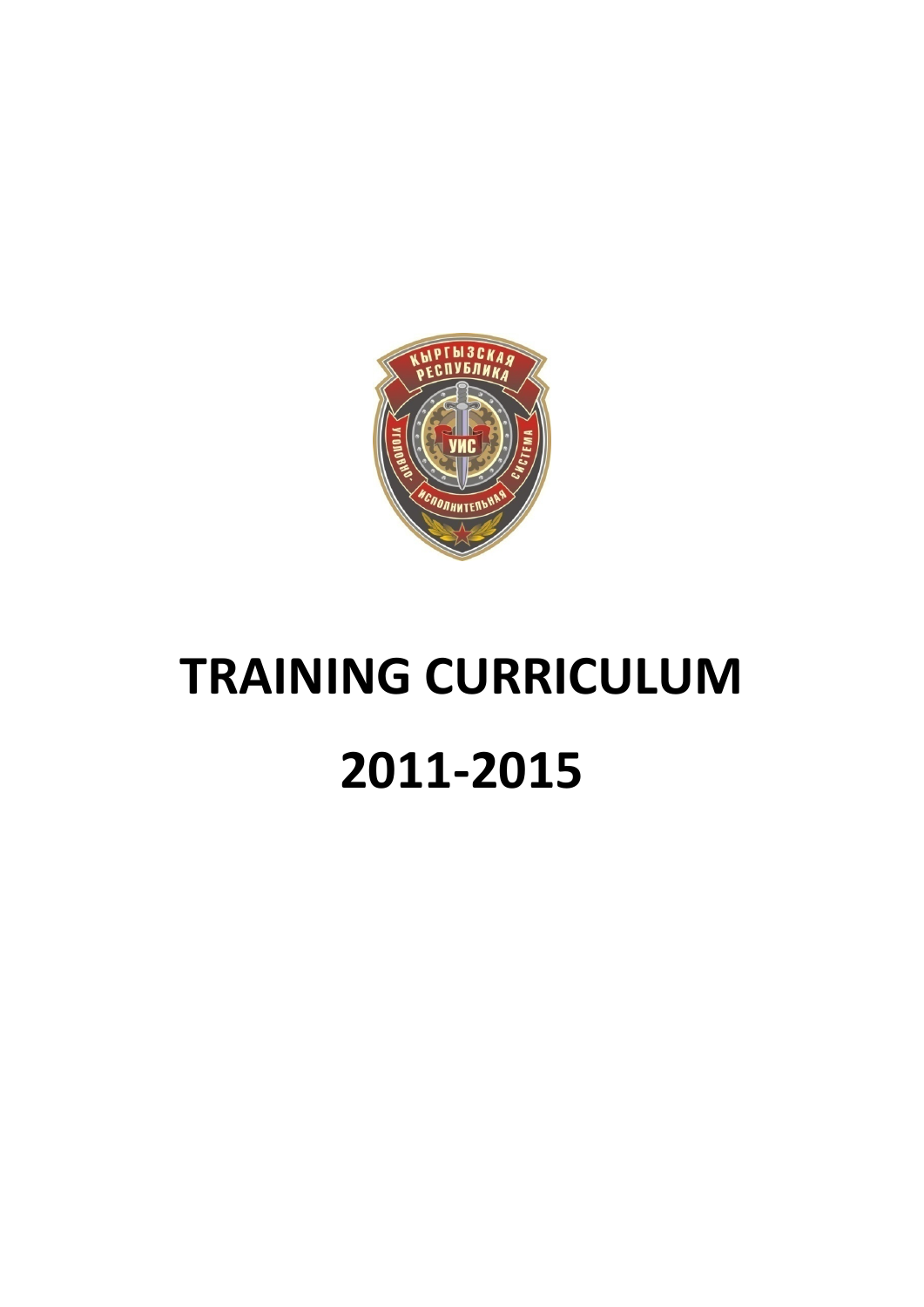#### **INTRODUCTION**

This Training Curriculum sets out the training courses that GSIN intends to deliver during 2011 to 2015. Some of the training material has already been developed. Other training material will be developed over the coming years. To support the delivery of the curriculum, GSIN will work closely with international organisations and supporting agencies to develop the training material. The curriculum specifies the type of training to be delivered, the duration of the training and the target group of staff that will be trained. The curriculum is divided into 5 parts:

**PART 1 - Initial 'pre-service' Training:** This training is intended for new recruits to GSIN. These new recruits will complete the prison staff entry level training course lasting [40 days - 8 weeks].

**PART 2 – Leadership and Management Training:** This training is for supervisory and management staff either in prisons or at prison headquarters. It provides the knowledge and skills to enable them to successfully fulfil their leadership role and to undertake managerial duties.

**PART 3 - Specialist Training:** This training is intended for existing GSIN staff that have a specialist role. This specialism can either be because of a function that their duties require them to undertake or can be because of the type of prisoner that they work with.

**PART 4 - Training on new policies and refresher training:** This training is intended for existing GSIN staff. It is training that is needed because a new policy is being introduced and staff need to be aware of it or because staff need to be trained to deliver the new policy. This training element also includes general refresher training for existing staff.

**PART 5 - Training for external professionals:** This training is intended for external professional who are working in prison for the first time and who require basic induction training on prison policies and processes (such as security and avoiding manipulation and conditioning by prisoners).

The detail of what training courses will be delivered, how many courses will be delivered, and when those courses will be delivered, will be set out in the Annual Training Plan.

The training will be delivered in the context of a rolling programme. The number of each type of course to be delivered each year will be depend on training priorities and training needs identified by the GSIN Training Institute and set out in the GSIN Annual Training plan.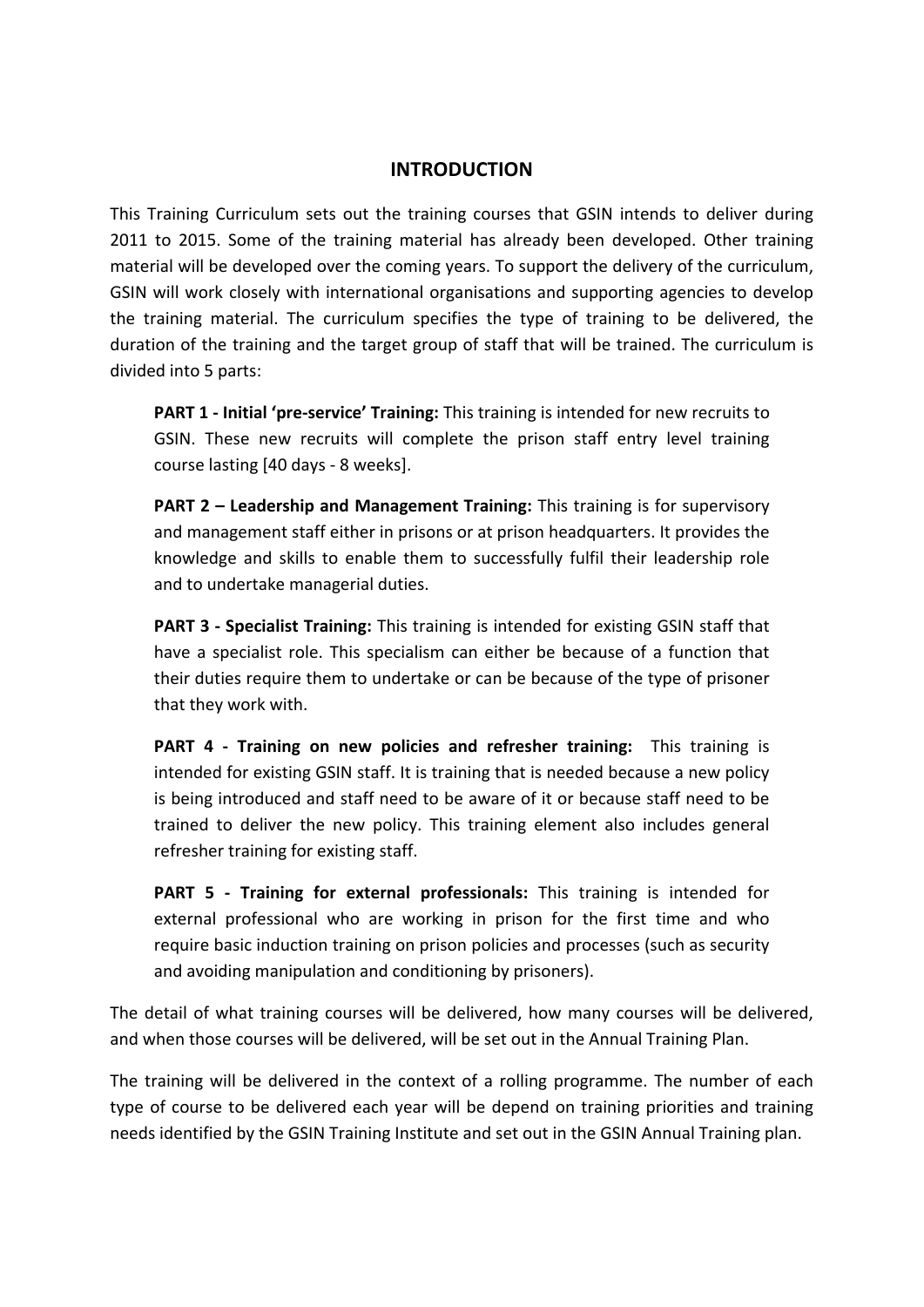

# **Part 1 TRAINING CURRICULUM FOR NEW PRISON STAFF (Pre-Service training)**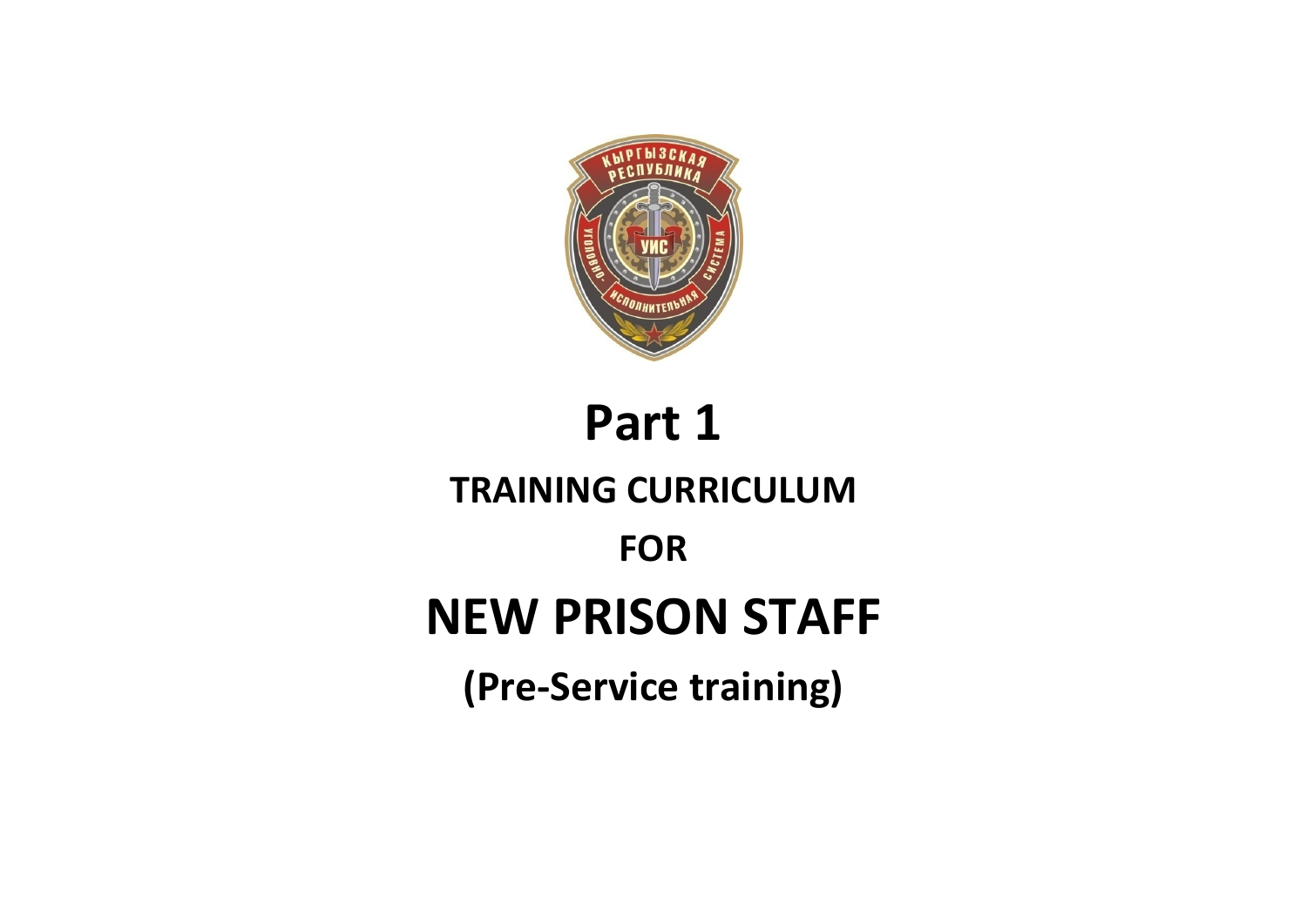### **PART 1 - INITIAL 'PRE-SERVICE' TRAINING (new staff to GSIN)**

#### **Total length of training:** 40 days (8 weeks – 280 hours)

**Number of participants:** [15] per group. A number of groups can be run in parallel.

| Subject<br>Number | Subject name                                                 | <b>Subject Description</b>                                                                                                                                                                                                                                                                                                                                                         |     |  |  |
|-------------------|--------------------------------------------------------------|------------------------------------------------------------------------------------------------------------------------------------------------------------------------------------------------------------------------------------------------------------------------------------------------------------------------------------------------------------------------------------|-----|--|--|
|                   | <b>Purpose of Prisons and Legal Framework</b>                |                                                                                                                                                                                                                                                                                                                                                                                    |     |  |  |
| 1                 | <b>Function of Criminal</b><br>Justice and Prison<br>Systems | The first session will look at the role of the Criminal Justice System and the part played in it by the prison system. A<br>detailed consideration of the mission, vision, and purpose of Prison System will follow.                                                                                                                                                               | 0.5 |  |  |
| 2                 | Legal Framework                                              | The session gives participants an overview of the Legal Framework for the prison system (Law, Regulations, and<br>Standing Orders).                                                                                                                                                                                                                                                |     |  |  |
|                   | <b>Professional Prison Staff</b>                             |                                                                                                                                                                                                                                                                                                                                                                                    |     |  |  |
| 3                 | Role, duties and<br>authority of prison<br>staff             | This session will explore the work of modern prison staff. It will consider how the role has changed over the years<br>and what the typical roles of prison staff are today. A typology of prison staff will be outlined and the core<br>characteristics of a 'model' prison staff will be identified. The task and skills needed to be effective in the role will be<br>outlined. |     |  |  |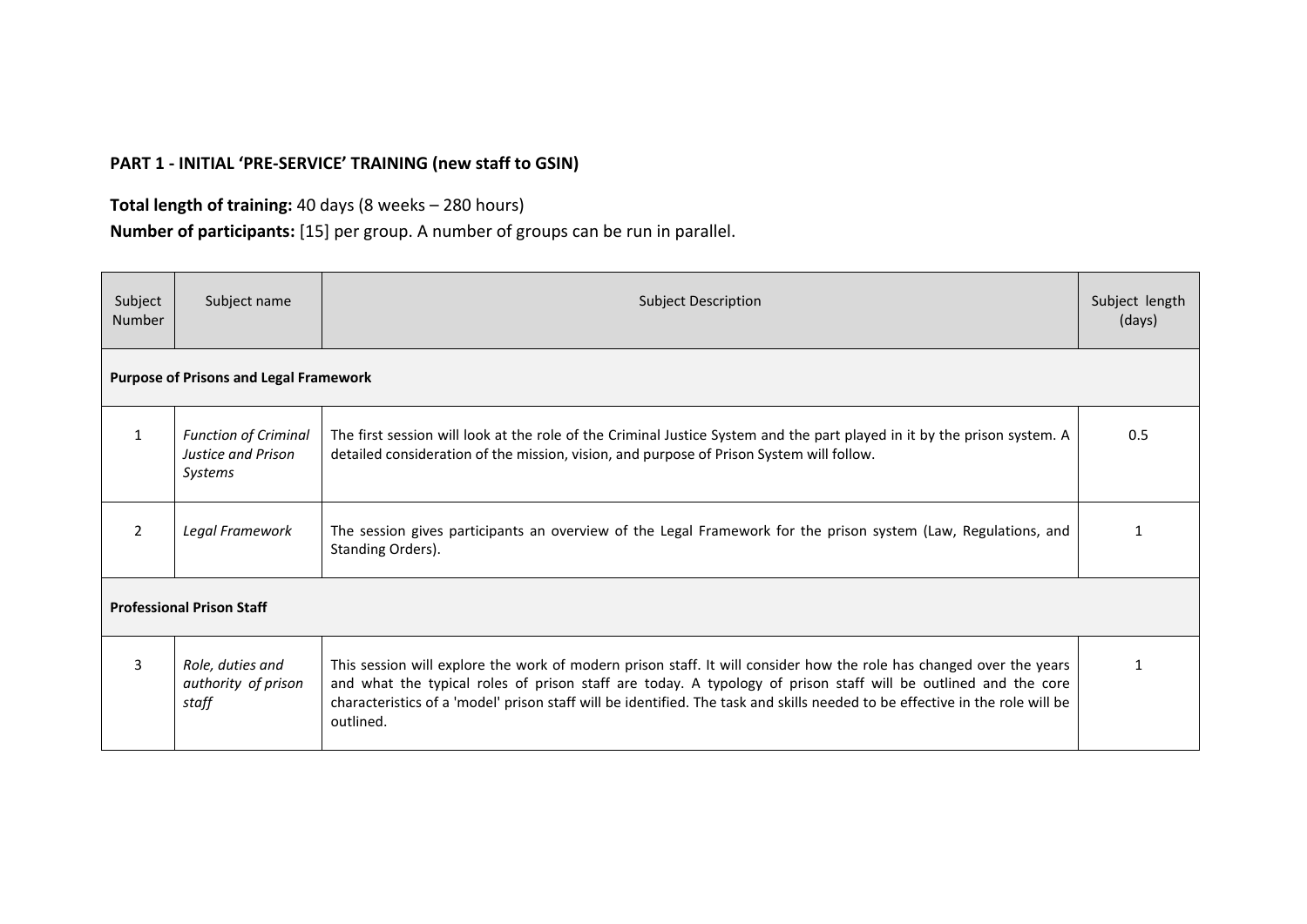| Subject<br><b>Number</b> | Subject name                                            | <b>Subject Description</b>                                                                                                                                                                                                                                                                                                                                                                                                                                                                                                                                                                                                                                                                                                                            |                |  |  |
|--------------------------|---------------------------------------------------------|-------------------------------------------------------------------------------------------------------------------------------------------------------------------------------------------------------------------------------------------------------------------------------------------------------------------------------------------------------------------------------------------------------------------------------------------------------------------------------------------------------------------------------------------------------------------------------------------------------------------------------------------------------------------------------------------------------------------------------------------------------|----------------|--|--|
| 4                        | Ethics, professional<br>standards and<br>hehaviour      | Prison staff, on and off duty, should exemplify the highest ethical and modern standards to: promote<br>professionalism; gain public support for the profession; earn the respect and confidence of peers; and maintain a<br>sense of self-worth and pride. This session will consider the professional conduct and ethical framework in which<br>prison staff operate. It will explore the key elements of the ethical code and discuss how prison staff should deal with<br>unethical situations, fraud and corruption.                                                                                                                                                                                                                             | 0.5            |  |  |
| 5                        | Diversity and<br>equality                               | The session will emphasise that staff and prisoners shall be treated without discrimination on any ground such as<br>sex, race, colour, religion, political or other opinion, national or social origin, association with a national minority,<br>property, birth or other status. It will consider what is meant by 'Institutional discrimination' and ensure that staff<br>are aware that they must behave in an appropriate and professional manner to each other and to prisoners. This<br>includes ensuring that their attitudes and behaviour do not demonstrate prejudice, ignorance, thoughtlessness, and<br>stereotyping which may disadvantage other people. It will also cover the prevention of harassment and bullying<br>between staff. | 0.5            |  |  |
| 6                        | <b>Personal Stress</b><br>Management                    | The aim of this session is to provide staff with coping strategies when dealing with work related stress. The session<br>will cover: definition of stress; general causes of stress in life; internal demands; external demands; positive<br>pressure; primary stress; secondary stress; effects of prolonged stress; resources available to deal with stressful<br>situations; positive coping strategies; symptoms of Post Trauma Stress; and support networks.                                                                                                                                                                                                                                                                                     |                |  |  |
|                          | Human Rights in the prison context                      |                                                                                                                                                                                                                                                                                                                                                                                                                                                                                                                                                                                                                                                                                                                                                       |                |  |  |
| $7^{\circ}$              | <b>Ensuring Prisoners</b><br>Human Rights in<br>prisons | The session is intended to familiarise prison staff with the principles of human rights and to establish an<br>understanding of the importance of protecting and respecting these rights in prisons. The training session is based<br>on international standards and norms and particularly the UN Standard Minimum Rules for the Treatment of<br>prisoners.                                                                                                                                                                                                                                                                                                                                                                                          | $\overline{2}$ |  |  |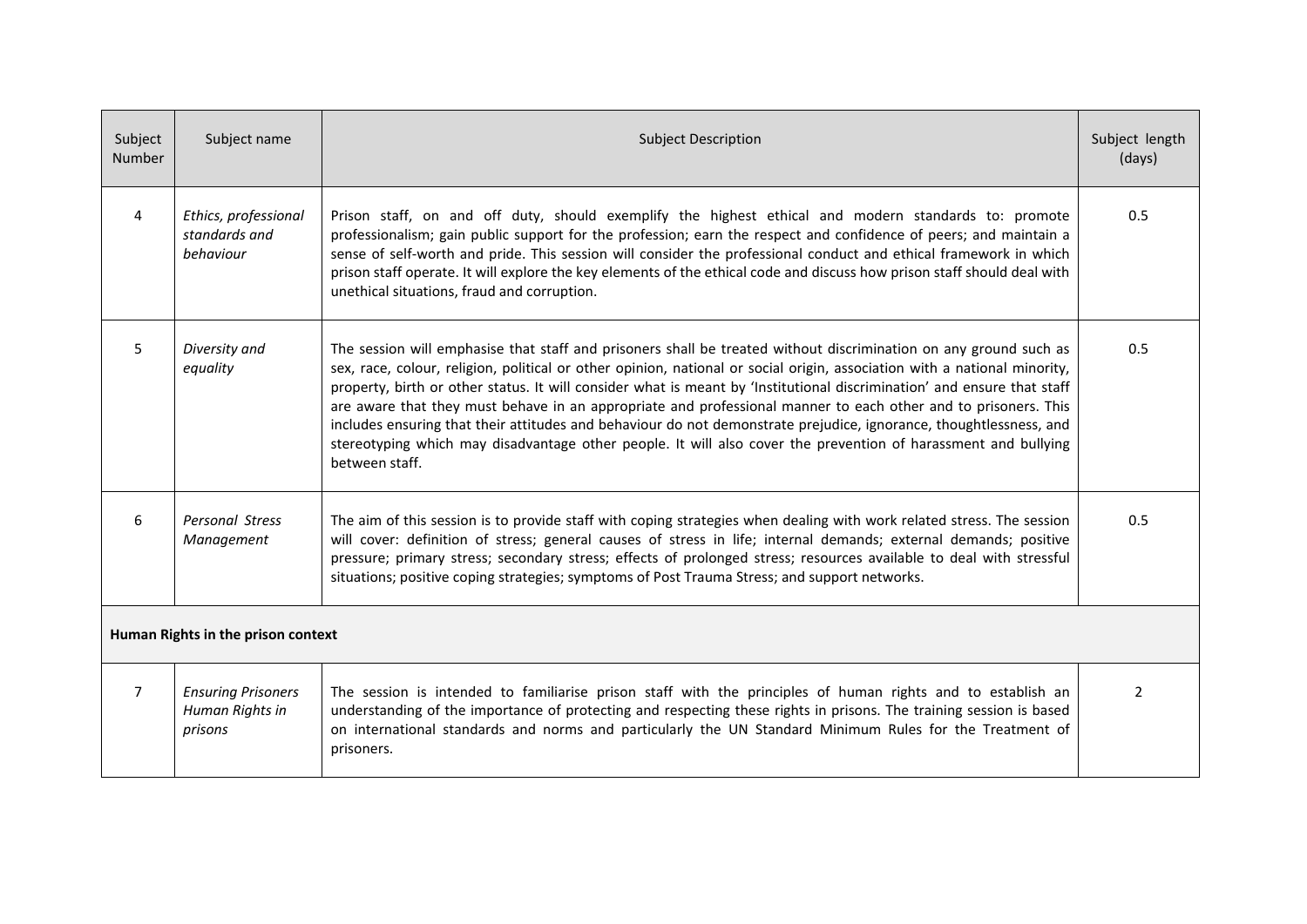| Subject<br><b>Number</b> | Subject name                                          | <b>Subject Description</b>                                                                                                                                                                                                                                                                                                                                                                                                                                                                                                                                                                                                                                                                                                                                                                                                                                           |               |  |
|--------------------------|-------------------------------------------------------|----------------------------------------------------------------------------------------------------------------------------------------------------------------------------------------------------------------------------------------------------------------------------------------------------------------------------------------------------------------------------------------------------------------------------------------------------------------------------------------------------------------------------------------------------------------------------------------------------------------------------------------------------------------------------------------------------------------------------------------------------------------------------------------------------------------------------------------------------------------------|---------------|--|
|                          | <b>Ensuring Safety, Security and Order in prisons</b> |                                                                                                                                                                                                                                                                                                                                                                                                                                                                                                                                                                                                                                                                                                                                                                                                                                                                      |               |  |
| 8                        | Safe Prisons                                          | Ensuring that prisons are a safe environment is a key role of prison staff. This session will focus on keeping prisoners<br>safe and provide tools and techniques for suicide prevention, reducing self-harm and anti-bullying. Learning to<br>recognise the signals of suicidal behaviour and/or self-harm and how to handle these effectively is an important<br>management tool in reducing the occurrence of suicide in prisons. After completion of this module the course<br>participants should be able to: recognise the signals of self-destructive behaviour (such as self-harm, severe<br>depression, etc.); effectively call for specialist assistance; provide basic assistance to prisoners who show signs of<br>self- destructive behaviour; relate professionally to colleagues and prisoners after the occurrence of self-destructive<br>behaviour. | $\mathcal{P}$ |  |
| 9                        | Security                                              | Security is a broad description of all measures and facilities that are (or can be) used within the prison to ensure that<br>a prisoner remains within the prison and that life within the prison is safe and secure. The security module consists<br>of practical and theoretical activities. After completion of the module the course participant will possess the practical<br>skills and be able to integrate these into their work, including: Understanding of physical, procedural and dynamic<br>security; Key security; opening and locking up; rub down (clothing) searches; full body searches; and cell and area<br>searching.                                                                                                                                                                                                                          |               |  |
| 10                       | <b>Conflict Prevention</b><br>and Management          | The effective handling of verbally and physically aggressive prisoners is one of the most demanding aspects of<br>working in a prison. It is an area where good interaction and communication skills are required. The majority of<br>situations, where there is a potential for violence, can be handled and diffused. This session will help staff<br>understand why some prisoners become aggressive and teach them a number of de-escalation techniques.                                                                                                                                                                                                                                                                                                                                                                                                         | 1             |  |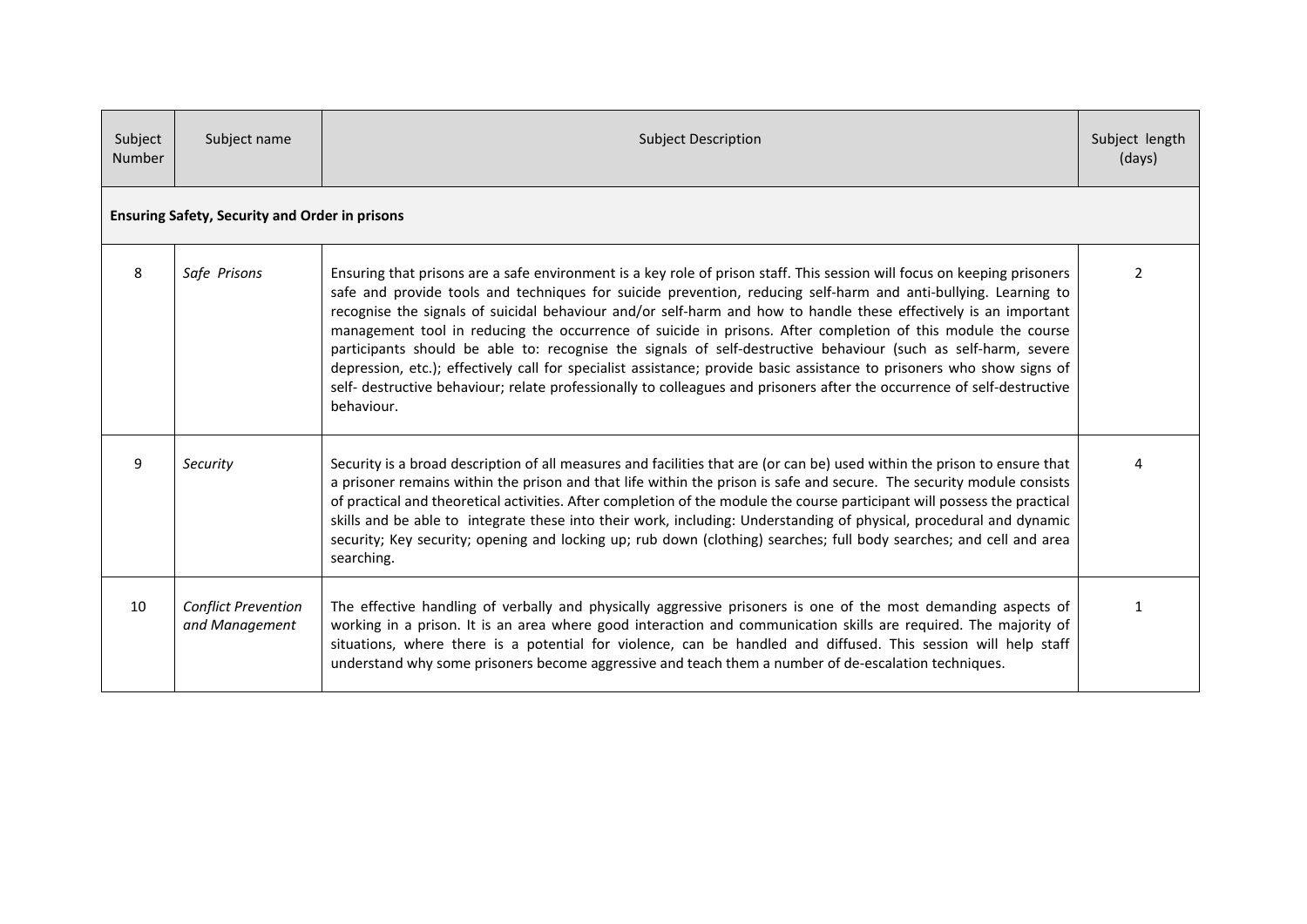| Subject<br>Number | Subject name                                   | <b>Subject Description</b>                                                                                                                                                                                                                                                                                                                                                                                                                                                                                                                                                                                                                                                                                                                                                                                                                                                                                                                                                                                                                     |              |  |  |
|-------------------|------------------------------------------------|------------------------------------------------------------------------------------------------------------------------------------------------------------------------------------------------------------------------------------------------------------------------------------------------------------------------------------------------------------------------------------------------------------------------------------------------------------------------------------------------------------------------------------------------------------------------------------------------------------------------------------------------------------------------------------------------------------------------------------------------------------------------------------------------------------------------------------------------------------------------------------------------------------------------------------------------------------------------------------------------------------------------------------------------|--------------|--|--|
| 11                | Self-defence and<br>restraint of<br>prisoners  | Physical abilities are necessary to, on the one hand, defend oneself and on the other to be able to put a stop to<br>intolerable behaviour and bring a prisoner control. Participants will be provided with both theoretical and practical<br>training related to the various techniques involved, how to make use of the means of defence available in the<br>institution, and on the creation and/or maintenance of a good physical condition. This module is strongly linked to<br>the module on communication skills, as physical and non-physical skills strongly reinforce each other. After<br>completion of the module participants should be able to: apply basic self-defence techniques; apply control<br>techniques to the head and legs such that s/he can subdue an opponent; apply control holds by which s/he is able to<br>carry someone over a short distance; use means of defence available in the institution in a responsible manner; and<br>practise controlling, removing and isolating individuals who are resisting. | 3            |  |  |
| 12                | Firearms and<br>Weapons                        | This session provides instruction on when firearms and other weapons (such as chemical agents) can be deployed<br>and how they should be used. Participants will also receive practical training.                                                                                                                                                                                                                                                                                                                                                                                                                                                                                                                                                                                                                                                                                                                                                                                                                                              |              |  |  |
| 13                | Discipline and<br>Punishment                   | Prisons operate under a set of laws, rules and regulations. Prisoners can only be disciplined for a violation of these<br>specific laws, rule and regulations. This session helps staff to understand the Rules, ways of dealing with a breach of<br>the Rules, considers the disciplinary processes; and looks at the various forms of punishment. There will be a<br>particular focus on: informal advice to the prisoner to keep to the Rules; formal disciplinary process by the prison<br>administration internally; and where the breach is also a crime under law, by the formal sanction of normal criminal<br>prosecution. Subjects will include: conduct constituting disciplinary offence; types and duration of punishment which<br>may be inflicted; and the competent authority to impose such punishments.                                                                                                                                                                                                                      |              |  |  |
| 14                | Preventing<br>conditioning and<br>manipulation | Some prisoners will try to take power and control from staff. They will attempt to do this in a variety of ways, some<br>more subtle than others - including: Manipulation, Conditioning; Misdirection; Exploitation; and Intimidation. This<br>session will assist staff to understand how and why prisoners seek to do this to staff. Participants will be taught a<br>number of techniques to countering these threats and how they can impact on their work.                                                                                                                                                                                                                                                                                                                                                                                                                                                                                                                                                                               | $\mathbf{1}$ |  |  |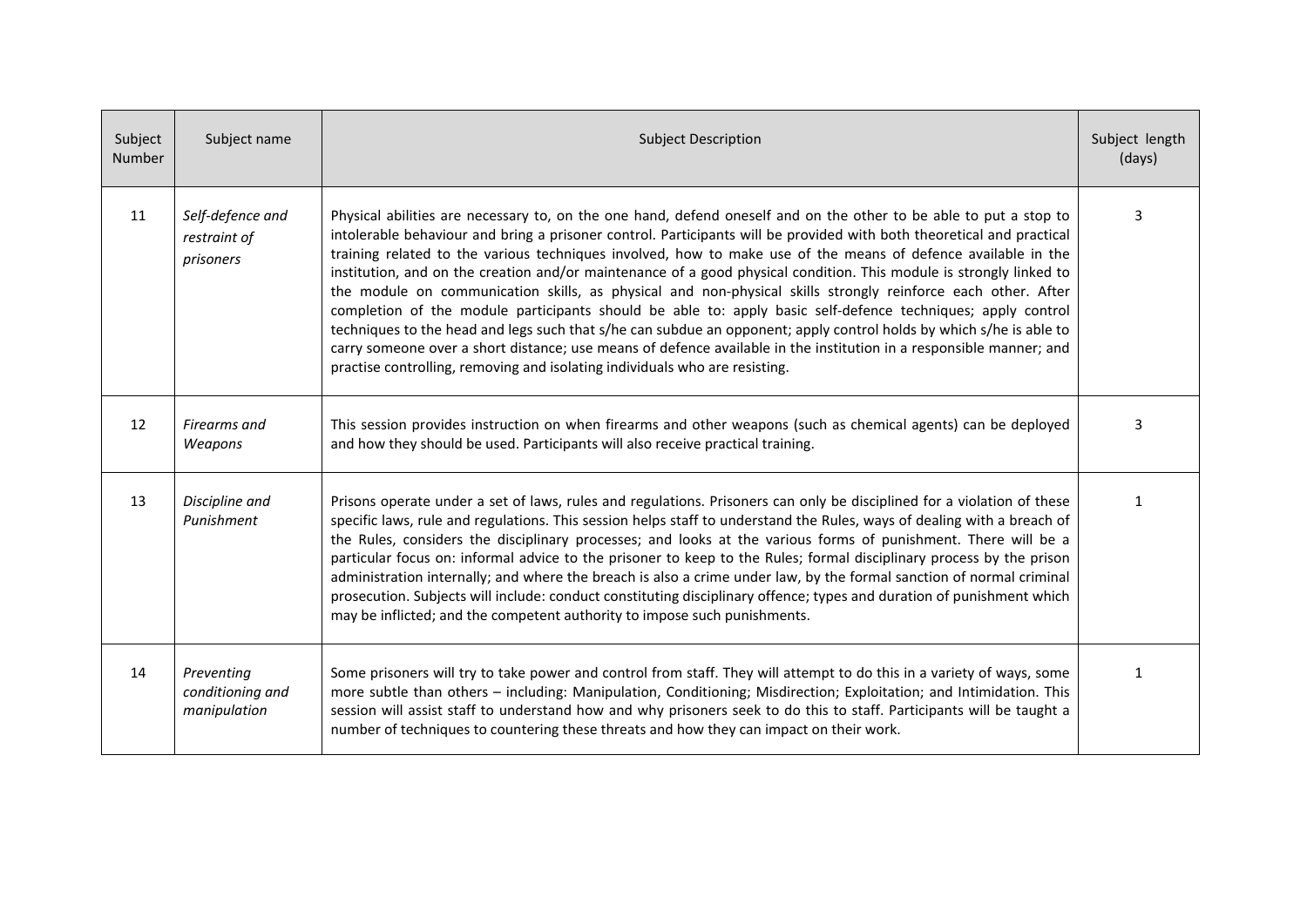| Subject<br>Number | Subject name                                                                                                                                                                                                                                                                                                                                                                                                  | <b>Subject Description</b>                                                                                                                                                                                                                                                                                                                                                                                                                                                                                                                                                                                                                                      |                |  |  |
|-------------------|---------------------------------------------------------------------------------------------------------------------------------------------------------------------------------------------------------------------------------------------------------------------------------------------------------------------------------------------------------------------------------------------------------------|-----------------------------------------------------------------------------------------------------------------------------------------------------------------------------------------------------------------------------------------------------------------------------------------------------------------------------------------------------------------------------------------------------------------------------------------------------------------------------------------------------------------------------------------------------------------------------------------------------------------------------------------------------------------|----------------|--|--|
| 15                | Contingency plans<br>and emergency<br>procedures                                                                                                                                                                                                                                                                                                                                                              | This session will deal with staff action in preparing for, and responding to, prison emergencies such as: escape<br>attempts; riots; hostage incidents; passive demonstrations; suicides; fires; natural emergencies (floods, severe<br>storms, earthquakes etc.); external threats. The first part of the course focuses on contingency planning, with<br>particular emphasis on the development of emergency plans. The second part looks at the response of staff to those<br>emergencies and explores the key concepts of 'Contain, Plan, Act'. The third part will look at the actions needed by<br>the first member of staff on the scene of an incident. | $\mathbf{1}$   |  |  |
|                   | <b>Prison Skills Training</b>                                                                                                                                                                                                                                                                                                                                                                                 |                                                                                                                                                                                                                                                                                                                                                                                                                                                                                                                                                                                                                                                                 |                |  |  |
| 16                | Supervising<br>prisoners                                                                                                                                                                                                                                                                                                                                                                                      | The observation, supervision and monitoring of prisoners is a key element of the work of prison staff. This session<br>will teach participants effective observation skills; how best to supervise prisoners; and methods for accounting for<br>and monitoring prisoners. It will also look at the specific situations when supervising is particularly important<br>including: prisoner movement; meal times; workshops; and recreation.                                                                                                                                                                                                                       | $\mathbf{1}$   |  |  |
| 17                | Radio and telephone<br>This session provides an introduction to radio and telephone procedures used in the prison system. Participants will<br>learn how to: check that their radio is set up and working properly; demonstrate the correct use of the Phonetic<br>communications<br>Alphabet and Standard Expressions; demonstrate security, accuracy and discipline when using the radio and<br>telephones. |                                                                                                                                                                                                                                                                                                                                                                                                                                                                                                                                                                                                                                                                 | 0.5            |  |  |
| 18                | Specialist duties                                                                                                                                                                                                                                                                                                                                                                                             | During the course of their work, prison staff may need to undertake specialist duties. This session looks in brief at<br>various areas of the prison and outlines the duties staff may need to undertake in: Reception and admission;<br>segregation (isolation) cells; visits; perimeter supervision; censoring correspondence; monitoring telephone calls;<br>and gate or entrance.                                                                                                                                                                                                                                                                           | $\overline{2}$ |  |  |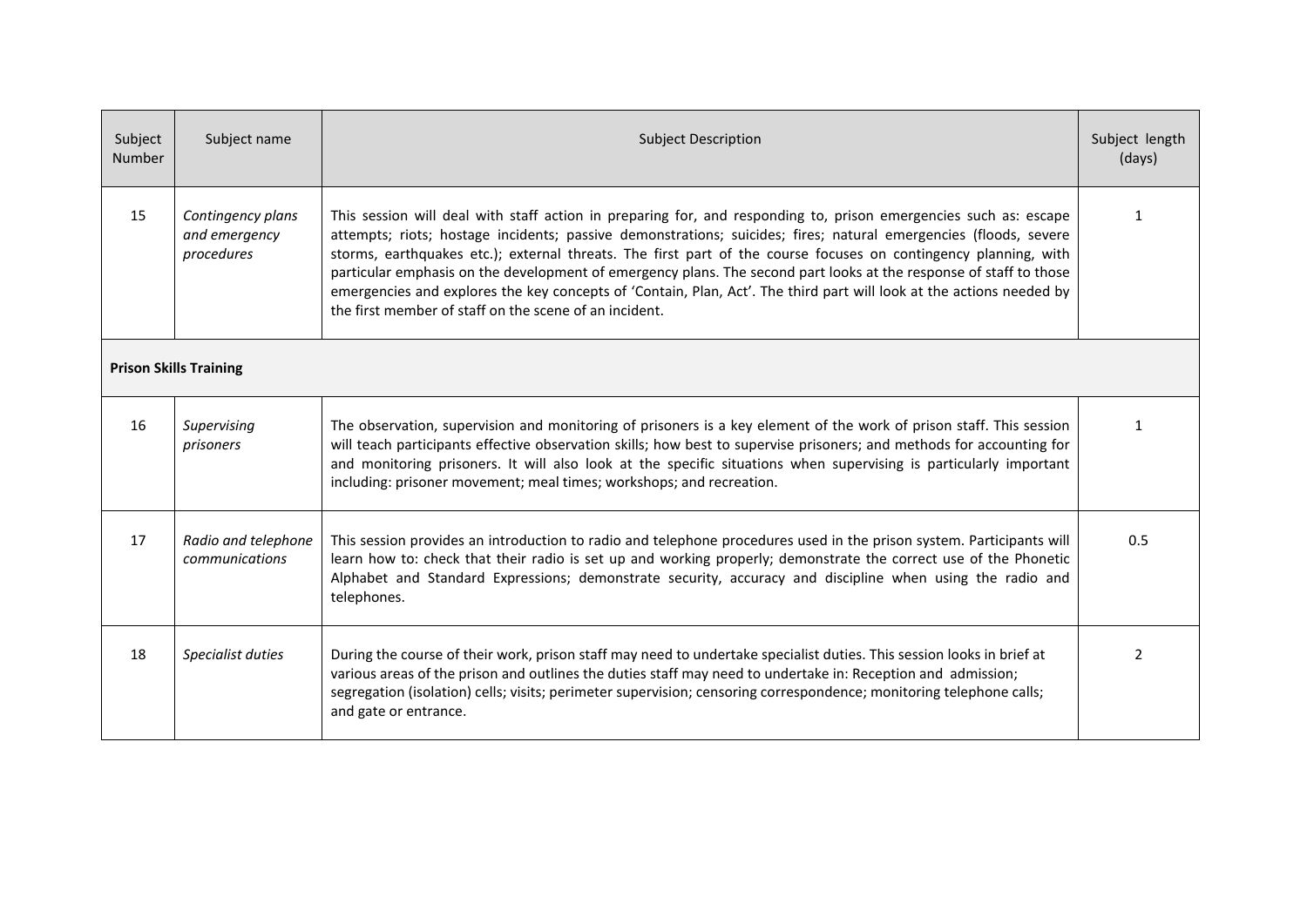| Subject<br><b>Number</b> | Subject name                               | <b>Subject Description</b>                                                                                                                                                                                                                                                                                                                                                                                                                                                                                                                                                                                                                                                                                                                                                                                                                              |     |  |  |  |
|--------------------------|--------------------------------------------|---------------------------------------------------------------------------------------------------------------------------------------------------------------------------------------------------------------------------------------------------------------------------------------------------------------------------------------------------------------------------------------------------------------------------------------------------------------------------------------------------------------------------------------------------------------------------------------------------------------------------------------------------------------------------------------------------------------------------------------------------------------------------------------------------------------------------------------------------------|-----|--|--|--|
| 19                       | Risk assessment and<br>Sentence planning   | This session provides training for staff in assessing individual prisoners and to predict the likelihood of the risk of<br>serious harm prisoners pose to themselves and others. It also covers supervision and sentence planning that is<br>designed to match the risks and identified needs, reduce re-offending and the likelihood of further serious harm<br>occurring.                                                                                                                                                                                                                                                                                                                                                                                                                                                                             |     |  |  |  |
| 20                       | Elementary first aid                       | In their work, prison staff may be confronted with medical emergencies and/or injuries resulting from accidents or<br>violence. It is therefore important that they should be able to provide first aid and life-saving assistance. In this<br>session participant learn the most important techniques of emergency first aid. After completion of the module, the<br>course participant should be able to: determine whether a first aid box is complete and up to standard; correctly<br>'pressure close' human arteries; if necessary stem serious arterial bleeding; identify the degree of consciousness of a<br>victim; identify the cause of unconsciousness; provide first aid to an unconscious victim; identify broken bones; know<br>when someone needs mouth-to-mouth resuscitation; liaise effectively with relevant medical institutions. |     |  |  |  |
|                          | <b>Understanding Prisons and prisoners</b> |                                                                                                                                                                                                                                                                                                                                                                                                                                                                                                                                                                                                                                                                                                                                                                                                                                                         |     |  |  |  |
| 21                       | Health in Prison -<br>Infectious diseases  | The infectious diseases session informs the course participants of the most common infectious diseases that occur in<br>prisons and their manner of transmission. After completion of the module the course participants should be able to:<br>undertake their work in a responsible and safe manner; answer simple questions from prisoners on the subject of<br>infectious diseases; indicate what measures should be taken against infection by Hepatitis B, AIDS and TB.                                                                                                                                                                                                                                                                                                                                                                            | 0.5 |  |  |  |
| 22                       | Understanding<br><b>Prisoners</b>          | Prison staffs require a basic understanding of criminology, why people commit crime, and elements of criminal<br>psychology in order to be effective in their jobs. This session provides an overview of those subjects.                                                                                                                                                                                                                                                                                                                                                                                                                                                                                                                                                                                                                                | 1   |  |  |  |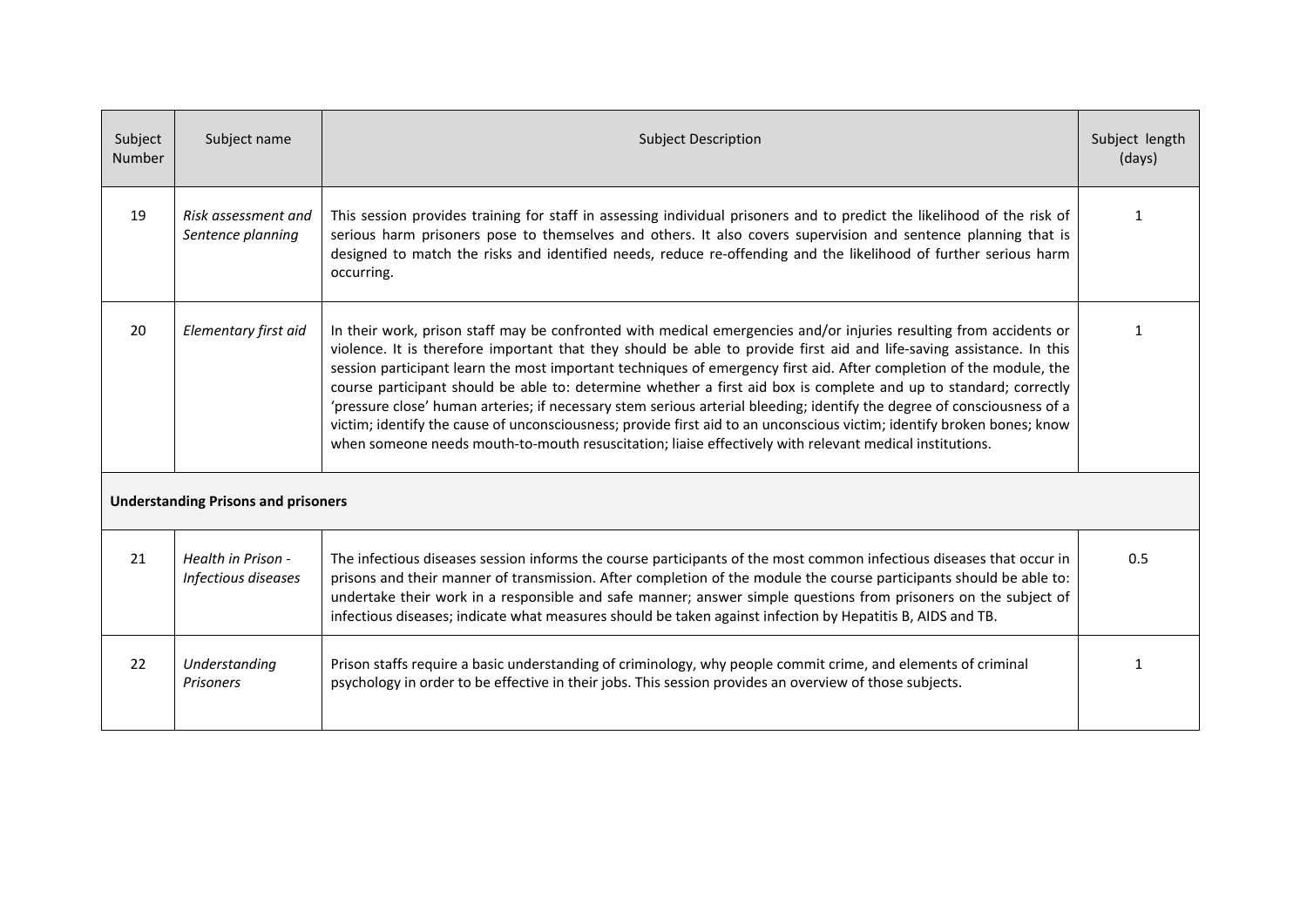| Subject<br>Number | Subject name                                  | <b>Subject Description</b>                                                                                                                                                                                                                                                                                                                                                                                                                                                                                                                                                                                        |     |  |  |
|-------------------|-----------------------------------------------|-------------------------------------------------------------------------------------------------------------------------------------------------------------------------------------------------------------------------------------------------------------------------------------------------------------------------------------------------------------------------------------------------------------------------------------------------------------------------------------------------------------------------------------------------------------------------------------------------------------------|-----|--|--|
| 23                | Preventing<br>extremism and<br>Radicalisation | The purpose of this session is to raise prison staff awareness of violent extremism and radicalisation. The content will<br>cover: understanding what 'extremism' means within the prison environment; explore the intelligence<br>infrastructures and how risks are identified and managed; explore sources of existing information and specialist<br>areas of support and how this relates to broader counter-terrorism strategies; and understand the risks to the prison<br>system and be aware of the strategy for managing them, and understand the risks of stereotyping or overreacting to<br>the threat. | 0.5 |  |  |
| 24                | Drug and alcohol<br>awareness                 | Working with drug-dependent prisoners puts heavy demands on prison staff. Of particular importance is the way in<br>which prison staff should handle someone who is drug/alcohol-dependent or under the influence of drugs/alcohol.<br>After completion of this session participants will be able to: understand the theory of drug/alcohol-dependency;<br>recognize various products and their use by prisoners; recognize behaviour related to drug-use; point to assistance<br>that can be provided inside and outside of prison.                                                                              | 0.5 |  |  |
| 25                | Psychologically<br>disturbed behaviour        | Prison staff will be confronted with prisoners with various psychological disorders during their work. This session<br>gives an outline of the characteristics, causes and types of disturbed behaviour. Practical guidelines will be given to<br>deal with psychologically disturbed prisoners. Course participants will be taught to: understand the main<br>classification of psychological disorders; effectively deal with detainees who have psychological disorders; describe<br>how people with disorders must be supervised when endangering themselves or others.                                       | 0.5 |  |  |
| 26                | Special needs and<br>vulnerable groups        | Prison staff should be able to observe the special needs of certain groups of prisoners. In this session participants are<br>provided with the basic knowledge of these groups. Not only will they be made to examine their own attitude<br>towards these groups, but also to recognize situations or behaviour that requires specialists to intervene. Groups<br>considered include: women; juveniles; lifers; minorities (ethnic, racial, foreign prisoners, LGBT prisoners, low<br>category prisoners); disabled; older prisoners; and terminally ill prisoners.                                               | २   |  |  |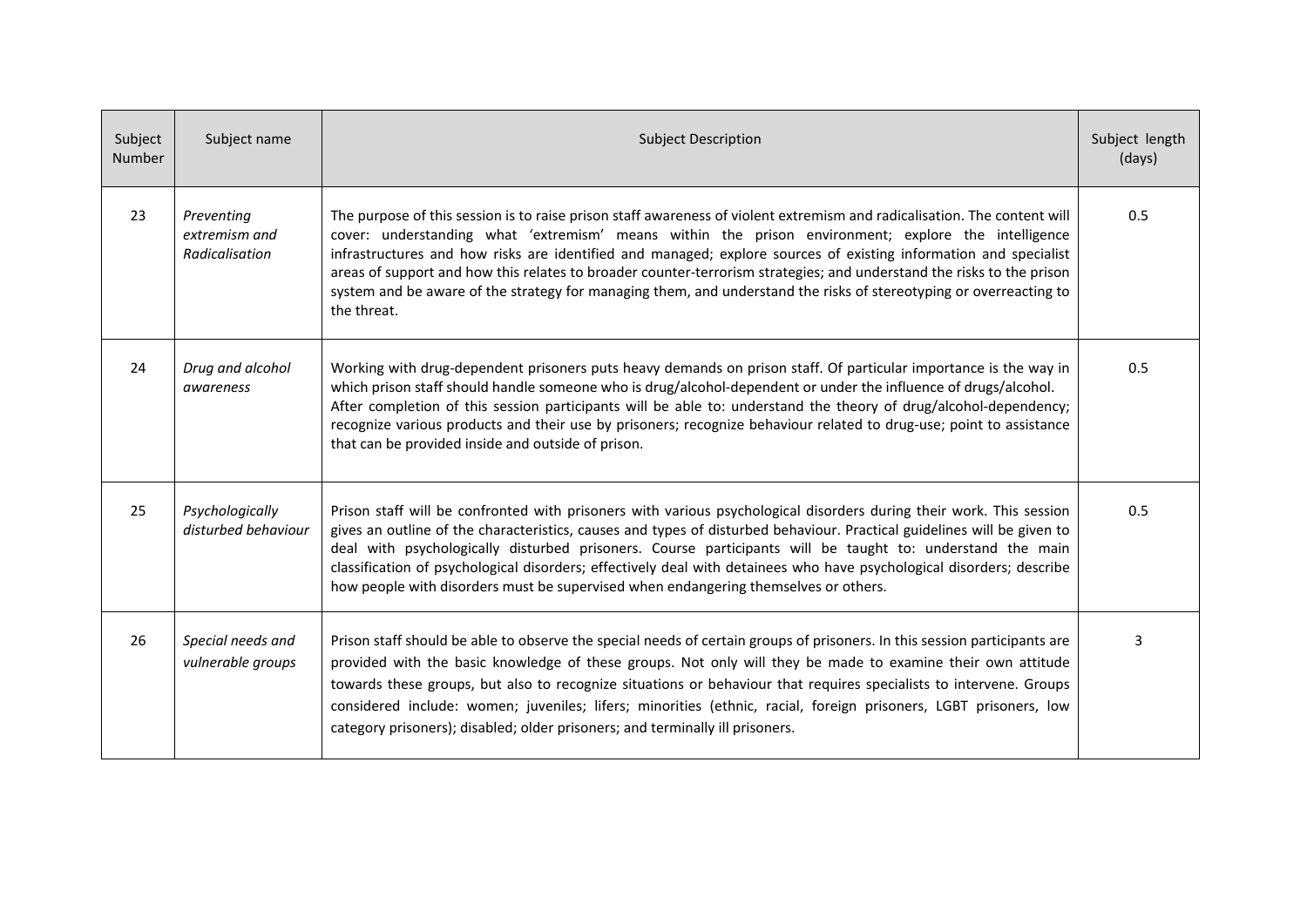| Subject<br>Number | Subject name                                                     | <b>Subject Description</b>                                                                                                                                                                                                                                                                                                                                                                                                                                                                                                                                                                                                                                                                                                                                                                                                                                                                                                                                                                                                                                      |                |  |  |  |
|-------------------|------------------------------------------------------------------|-----------------------------------------------------------------------------------------------------------------------------------------------------------------------------------------------------------------------------------------------------------------------------------------------------------------------------------------------------------------------------------------------------------------------------------------------------------------------------------------------------------------------------------------------------------------------------------------------------------------------------------------------------------------------------------------------------------------------------------------------------------------------------------------------------------------------------------------------------------------------------------------------------------------------------------------------------------------------------------------------------------------------------------------------------------------|----------------|--|--|--|
| 27                | <b>Victim Awareness</b>                                          | Prisoners often seek to abuse other prisoners both physically and sexually. This session gives staff an awareness of<br>the issues and how to identify prisoners who have been physically or sexually assaulted and an awareness of what it<br>is like to be a victim in such circumstances.                                                                                                                                                                                                                                                                                                                                                                                                                                                                                                                                                                                                                                                                                                                                                                    |                |  |  |  |
|                   | <b>General Skills Training</b>                                   |                                                                                                                                                                                                                                                                                                                                                                                                                                                                                                                                                                                                                                                                                                                                                                                                                                                                                                                                                                                                                                                                 |                |  |  |  |
| 28                | Communications<br>and interpersonal<br>skills                    | As the work of prison staff primarily consists of handling people, s/he must be able to effectively observe, guide and<br>talk to inmates in varied and sometimes difficult situations. The most important tools available to the prison officer<br>in these circumstances are his/her communications and social skills. This module upgrades the communications skills<br>of participants, allowing them to investigate and practice the effects of their style of communications on others.<br>After completion of the module, course participants should be able to: understand the key concepts in<br>communications; effectively interview prisoners; differentiate various sorts of question, understand the effects of<br>summarising, and apply the rules of feedback; recognise and name behaviour that raises conflict and/or aggression<br>in the communication between prison staff and prisoners; effectively react to challenging behaviour of prisoners<br>(e.g. confrontation, aggression, non-compliance), including de-escalation techniques; | $\overline{2}$ |  |  |  |
| 29                | Report writing,<br>interviewing and<br>Intelligence<br>gathering | Observing as well as following-up and reporting on the behaviour of prisoners is an important part of the work that<br>prison staff undertake. This session will focus on how s/he should watch and observe, and how s/he must process his<br>or her findings in reports - intelligence gathering. Participants will also learn how to write disciplinary and criminal<br>reports. After completion of this module, course participants will be able, to: prepare an objective and unequivocal<br>behavioural report which contains sufficient information.                                                                                                                                                                                                                                                                                                                                                                                                                                                                                                     | $\mathbf{1}$   |  |  |  |
| 30                | Working in a multi-<br>disciplinary team                         | Prison staff need to be able to co-operate efficiently and effectively in multi-disciplinary teams. This module focuses<br>on how prison officers can liaise and coordinate their work properly with other involved professionals (e.g. medical<br>staff, psychologists, social workers).                                                                                                                                                                                                                                                                                                                                                                                                                                                                                                                                                                                                                                                                                                                                                                       | 0.5            |  |  |  |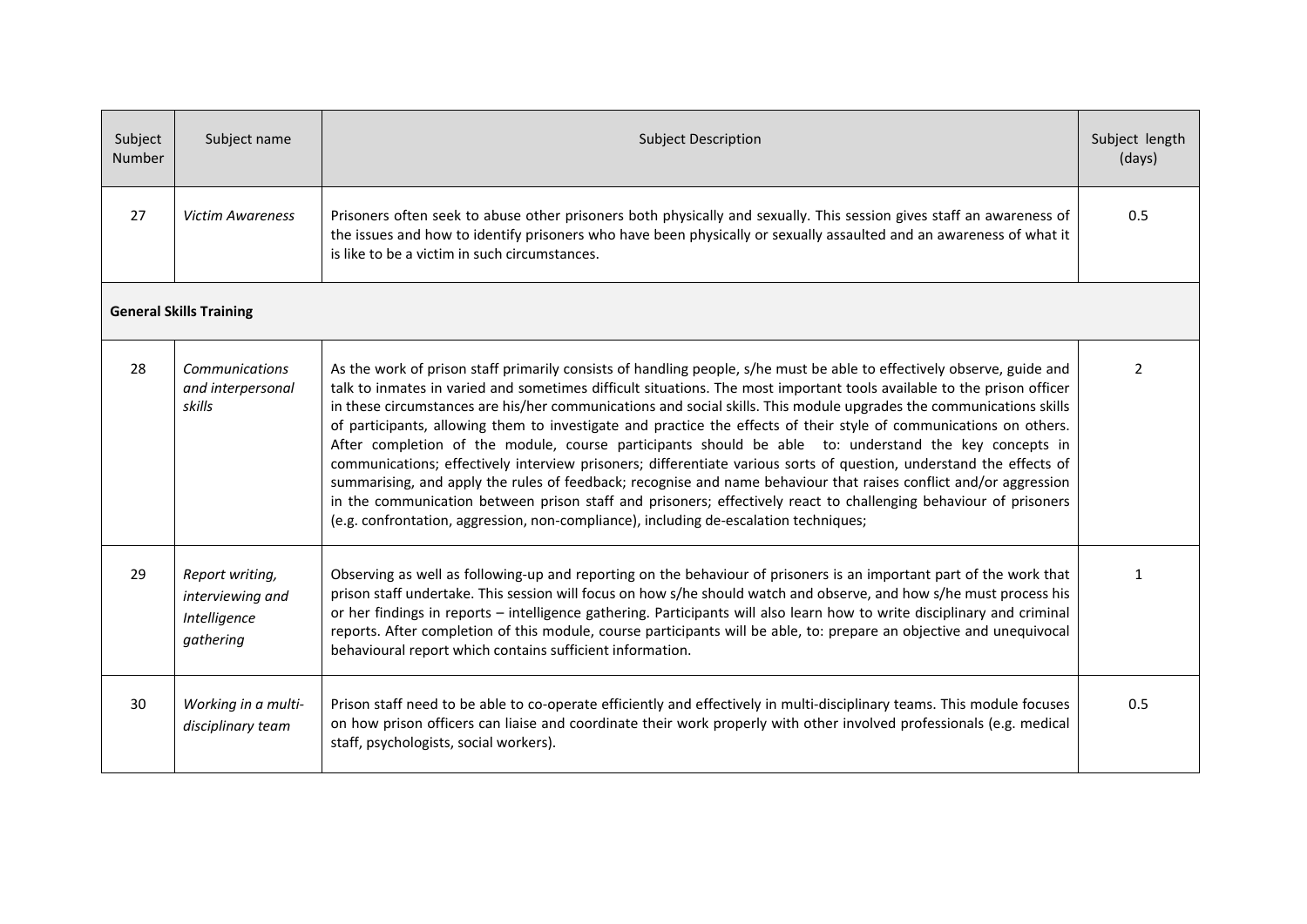| Subject<br>Number | Subject name                                                                                                                                                                                              | <b>Subject Description</b>                                                                              |  |  |  |  |
|-------------------|-----------------------------------------------------------------------------------------------------------------------------------------------------------------------------------------------------------|---------------------------------------------------------------------------------------------------------|--|--|--|--|
| 31                | Record and File<br>Keeping                                                                                                                                                                                | This session will train staff to how to make appropriate prison records and to maintain prisoner files. |  |  |  |  |
| 32                | <b>IT Fundamentals</b>                                                                                                                                                                                    | This session will train staff how to use modern IT systems that exist within prisons                    |  |  |  |  |
|                   | <b>Testing and Evaluation</b>                                                                                                                                                                             |                                                                                                         |  |  |  |  |
| 33                | Participants will be asked to complete a number of written tests during the training course in order to test their<br>Written tests<br>knowledge and understanding of the subjects covered in the course. |                                                                                                         |  |  |  |  |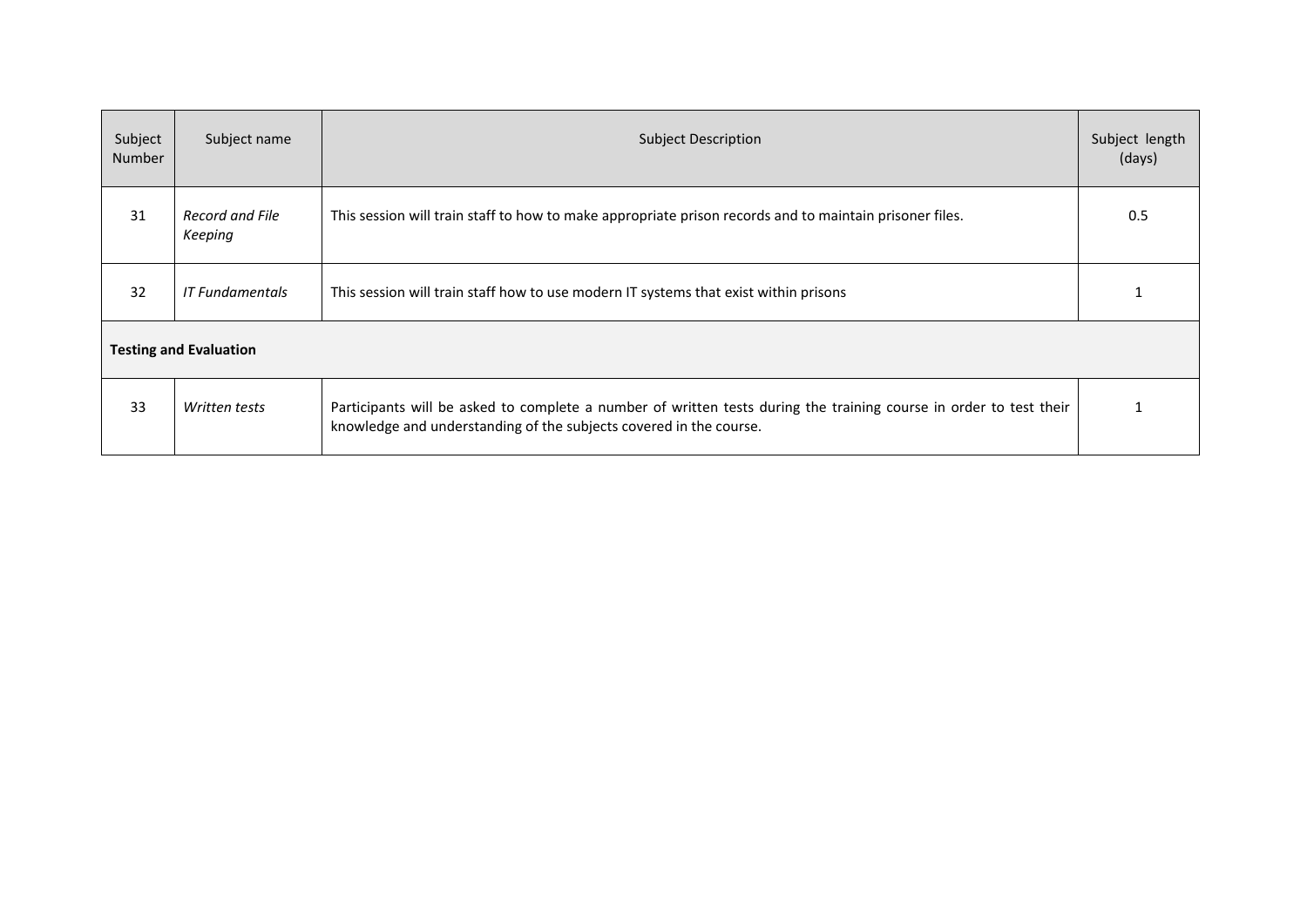

# **Part 2 TRAINING CURRICULUM for LEADERSHIP AND MANAGEMENT TRAINING**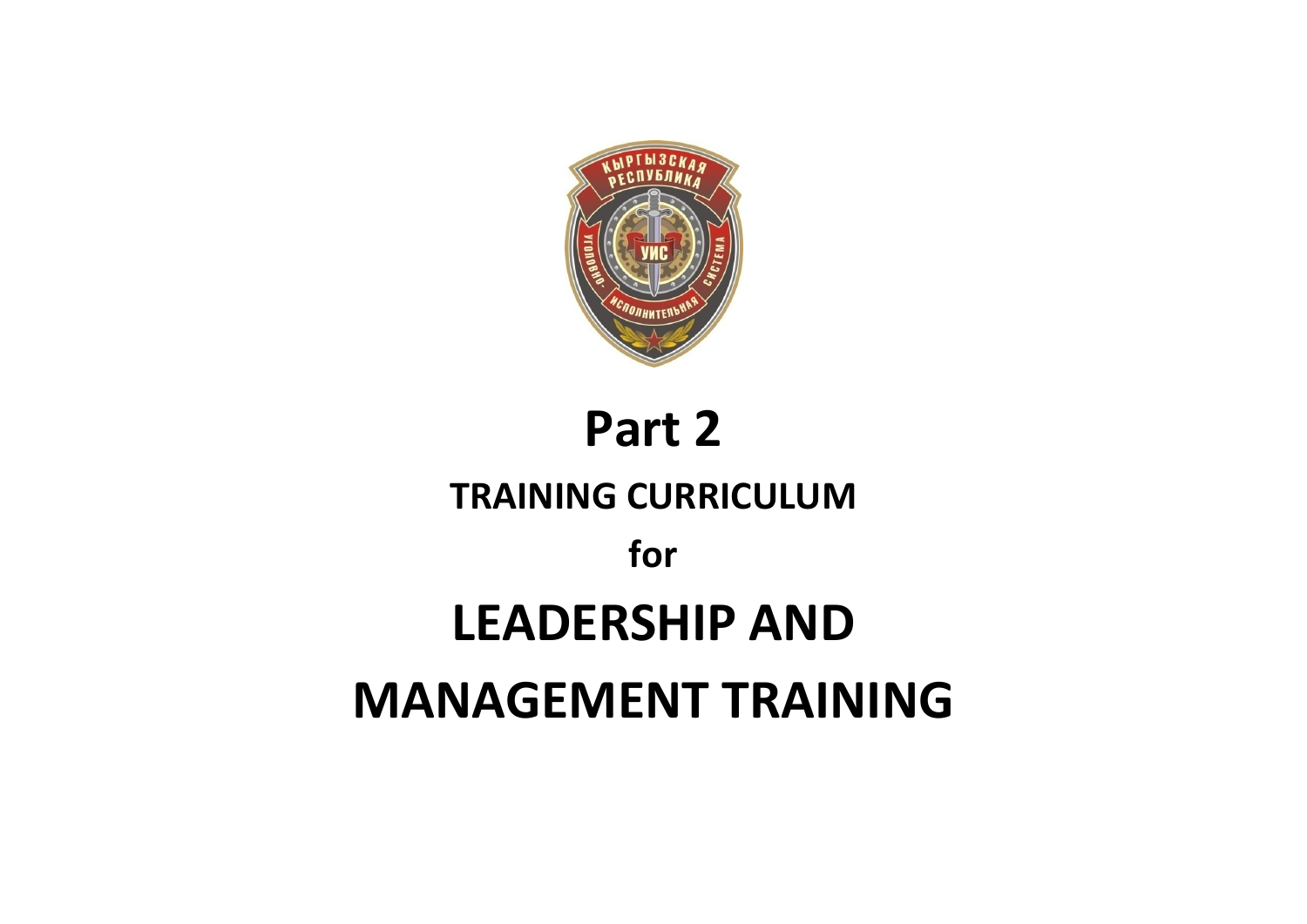| PART 2 - LEADERSHIP AND MANAGEMENT TRAINING (For Senior Staff and Other Staff on Promotion) |  |
|---------------------------------------------------------------------------------------------|--|
|---------------------------------------------------------------------------------------------|--|

| Course<br><b>Number</b> | Module name        | <b>Supporting</b><br>Body or<br><b>Material</b>                             | <b>Module Description</b>                                                                                                                                                                                                                                                                                                                                                                                                                                                                                                                                                                                                                                                                                                                                                                                                                                                                                                                             | <b>Module</b><br>length<br>(days) | <b>Target</b><br>Group                                                         | <b>Maximum</b><br>Staff per<br>session | <b>Total</b><br>staff to<br>be<br>trained |
|-------------------------|--------------------|-----------------------------------------------------------------------------|-------------------------------------------------------------------------------------------------------------------------------------------------------------------------------------------------------------------------------------------------------------------------------------------------------------------------------------------------------------------------------------------------------------------------------------------------------------------------------------------------------------------------------------------------------------------------------------------------------------------------------------------------------------------------------------------------------------------------------------------------------------------------------------------------------------------------------------------------------------------------------------------------------------------------------------------------------|-----------------------------------|--------------------------------------------------------------------------------|----------------------------------------|-------------------------------------------|
| 2.1                     | Prisons Leadership | Module 3<br>(UNODC/EU)<br><b>UNODC</b><br>Handbook<br>for Prison<br>Leaders | The aim of the module is to explore and understand practical<br>ways in which prison leaders can more effectively implement<br>international standards and norms in the institutions for which<br>they are responsible. Through the training, prison directors are<br>challenged to identify the reforms that they must contemplate in<br>order to bring their institutions into compliance with<br>international standards. They will be given new knowledge, skills<br>and tools. With these new tools, prison leaders will be able to<br>identify practical ways to approach the prison management<br>problems they face. It will also focus on managing the<br>relationships, dynamic, atmosphere and ethos of the prison. The<br>course will also provide general management training on subjects<br>such as finance and personnel. At the end of the course<br>participants will understand how to deliver effective, fair and just<br>prisons. | 5                                 | Prison<br>Directors and<br>Deputy<br><b>Directors</b><br>(majors,<br>captains) | 20                                     |                                           |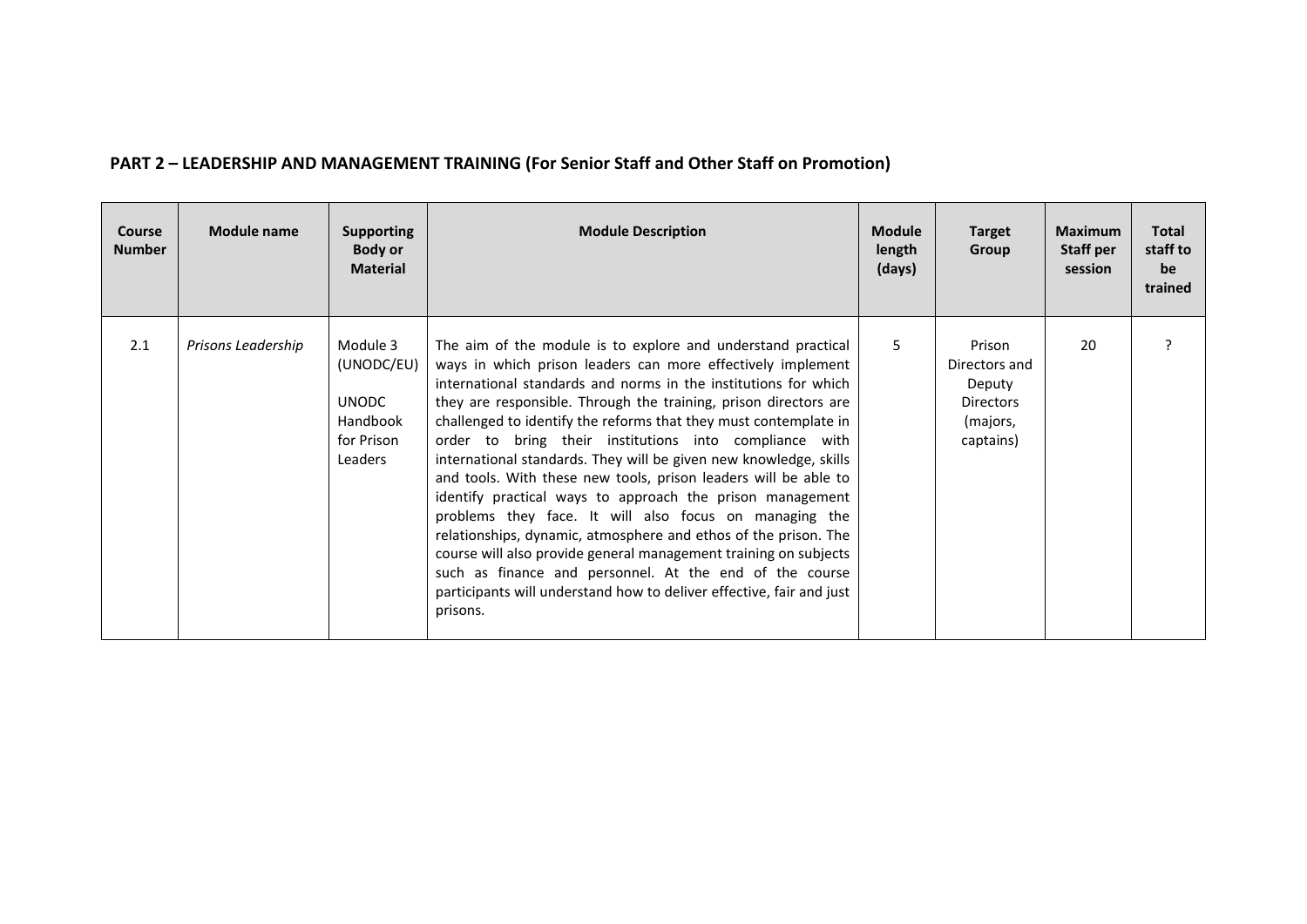| Course<br><b>Number</b> | Module name                        | <b>Supporting</b><br><b>Body or</b><br><b>Material</b> | <b>Module Description</b>                                                                                                                                                                                                                                                                                                                                                                                                                                                                                                                                                                                                                                                                                                                       | <b>Module</b><br>length<br>(days) | <b>Target</b><br><b>Group</b>                                              | <b>Maximum</b><br>Staff per<br>session | <b>Total</b><br>staff to<br>be<br>trained |
|-------------------------|------------------------------------|--------------------------------------------------------|-------------------------------------------------------------------------------------------------------------------------------------------------------------------------------------------------------------------------------------------------------------------------------------------------------------------------------------------------------------------------------------------------------------------------------------------------------------------------------------------------------------------------------------------------------------------------------------------------------------------------------------------------------------------------------------------------------------------------------------------------|-----------------------------------|----------------------------------------------------------------------------|----------------------------------------|-------------------------------------------|
| 2.2                     | <b>Managing Prison</b><br>Staff    | To be<br>developed<br>at a later<br>date               | The aim of this module is to prepare middle managers for their<br>new role and to enable them to: motivate and develop the<br>people who work for them; foster effective communication; and<br>developing a sense of corporate identity. The module will cover:<br>planning, control and review (operational processes concerned<br>with ensuring that activities meet the prison's requirements;<br>quality management (processes necessary for the successful<br>introduction, maintenance and improvement of quality control,<br>quality assurance and quality activities); managing resources;<br>personal and professional development; developing and<br>managing teams; improving team performance; managing<br>information efficiently. | 5                                 | All newly<br>appointed<br>middle<br>managers<br>(lieutenants,<br>captains) | 15                                     | ?                                         |
| 2.3                     | <b>Supervising Prison</b><br>Staff | To be<br>developed<br>at a later<br>date               | The aim of this module is to enable new supervisors (first time<br>line managers) to develop the skills to become effective and<br>efficient managers. The module will focus on: managing<br>information and communicating results; planning and managing<br>change; managing quality service; using and controlling resources<br>(people and financial); developing yourself as a supervisor;<br>selection and development of staff; planning and supervising<br>work; and improving the performance of your team.                                                                                                                                                                                                                             | 5                                 | All newly<br>promoted<br>supervisors<br>(corporals,<br>sergeants)          | 15                                     | 2                                         |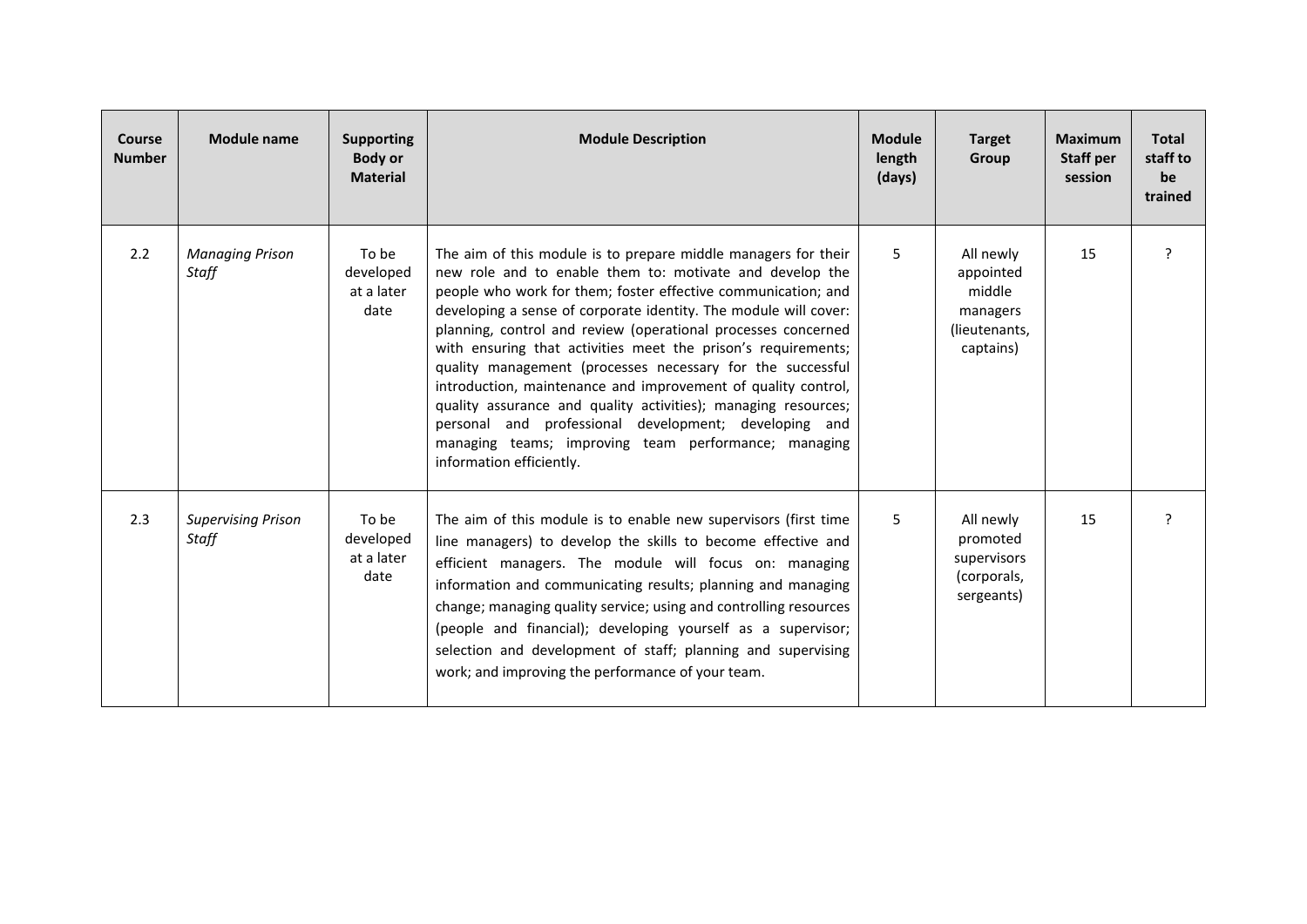| Course<br><b>Number</b> | Module name                                                            | <b>Supporting</b><br><b>Body or</b><br><b>Material</b> | <b>Module Description</b>                                                                                                                                                                                                                                                                                                                                                                                                                                                                                                                     | <b>Module</b><br>length<br>(days) | <b>Target</b><br><b>Group</b>                                                                                                   | <b>Maximum</b><br>Staff per<br>session | <b>Total</b><br>staff to<br>be<br>trained |
|-------------------------|------------------------------------------------------------------------|--------------------------------------------------------|-----------------------------------------------------------------------------------------------------------------------------------------------------------------------------------------------------------------------------------------------------------------------------------------------------------------------------------------------------------------------------------------------------------------------------------------------------------------------------------------------------------------------------------------------|-----------------------------------|---------------------------------------------------------------------------------------------------------------------------------|----------------------------------------|-------------------------------------------|
| 2.4                     | Strategic Planning in<br>the Prison Service                            | Module 2<br>(UNODC/EU)                                 | Strategic planning is a process that allows organisations to define<br>how it will develop, improve and meet the needs of the future.<br>Strategic planning is a complex and on-going process of<br>organizational change that can deliver a number of benefits.<br>Participants will gain a thorough understanding of the purpose of<br>strategic planning and receive the tools necessary to develop and<br>refresh a strategic plan, at both national level and at prison level.                                                           | $5^{\circ}$                       | Senior staff<br>from prisons<br>and<br><b>Headquarters</b>                                                                      | 15                                     | 2                                         |
| 2.5                     | <b>Managing Prison</b><br>Industries, farms and<br>vocational training | Module 5<br>(UNODC/EU)                                 | Following the establishment of a policy and strategy for<br>developing prison industries, prison farms and businesses, and<br>other income generating activities, this module provides an<br>intensive training program on running such enterprises,<br>establishing constructive links with outside organisations,<br>including potential buyers, NGOs, private companies, state<br>structures and business management. This module also provides<br>the theoretical and practical framework for managing vocational<br>training programmes. | 5                                 | Prison<br>managers,<br>Heads of<br>brigades, GSIN<br>senior staff<br>and staff<br>responsible<br>for managing<br>prison finance | 20                                     | 75                                        |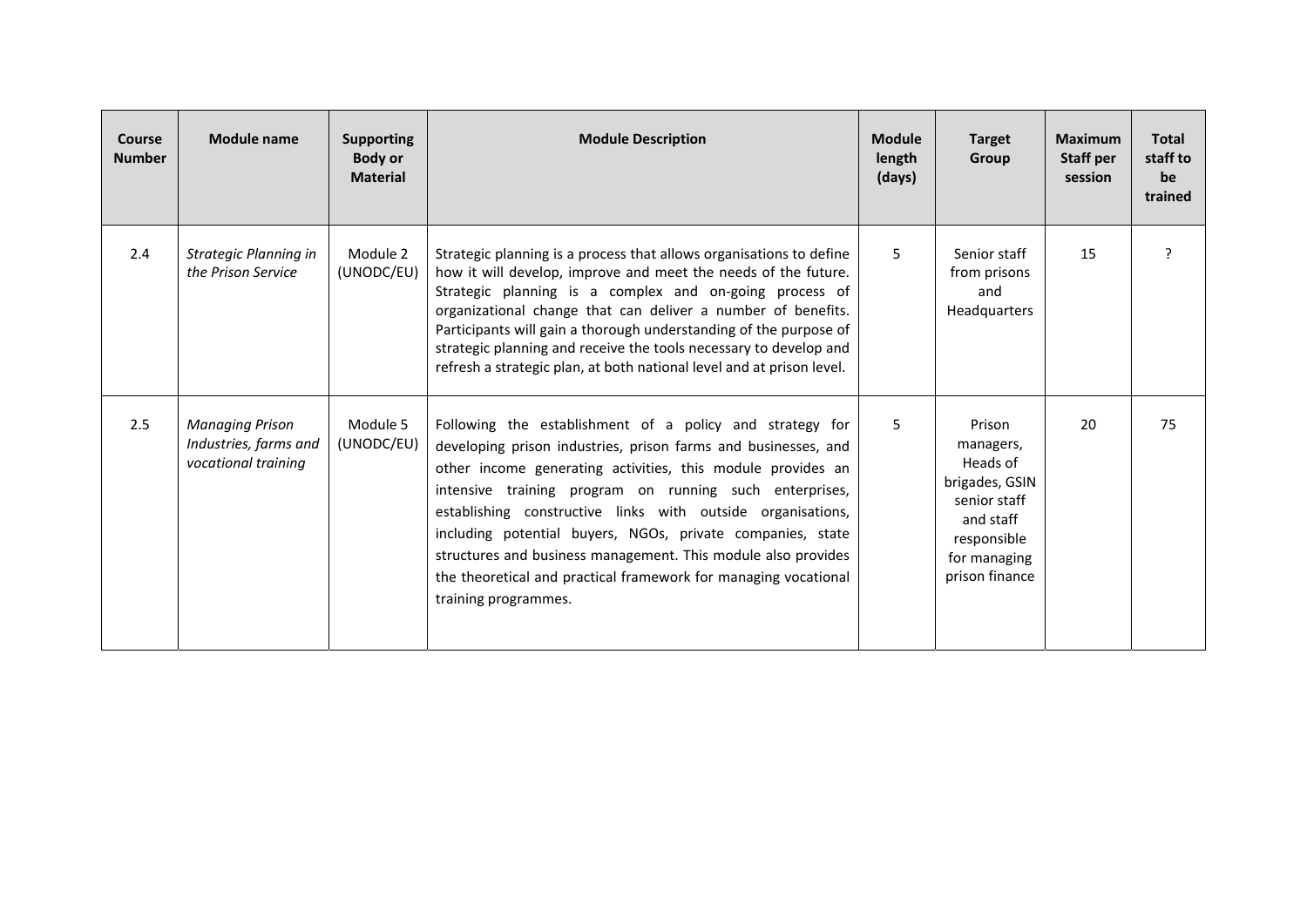| <b>Course</b><br><b>Number</b> | <b>Module name</b>                                         | <b>Supporting</b><br><b>Body or</b><br><b>Material</b> | <b>Module Description</b>                                                                                                                                                                                                                                                                                                                                                                                                                                                                                                                                           | <b>Module</b><br>length<br>(days) | <b>Target</b><br>Group                                                                                      | Maximum<br><b>Staff per</b><br>session | <b>Total</b><br>staff to<br>be<br>trained |
|--------------------------------|------------------------------------------------------------|--------------------------------------------------------|---------------------------------------------------------------------------------------------------------------------------------------------------------------------------------------------------------------------------------------------------------------------------------------------------------------------------------------------------------------------------------------------------------------------------------------------------------------------------------------------------------------------------------------------------------------------|-----------------------------------|-------------------------------------------------------------------------------------------------------------|----------------------------------------|-------------------------------------------|
| 2.6                            | Preparing for and<br><b>Managing prison</b><br>emergencies | To be<br>developed<br>at a later<br>date               | The module is intended for staff who have responsibility for<br>preparing for, and managing, prison emergencies such as: escape<br>attempts; riots; hostage incidents; passive demonstrations;<br>suicides; fires; natural emergencies (floods, severe storms,<br>earthquakes etc); external threats. The first part of the course<br>focuses on contingency planning, with particular emphasis on the<br>development of emergency plans. The second part looks at the<br>management of those emergencies and explores the key<br>concepts of 'contain, plan, act'. | 3                                 | Senior staff<br>from prisons                                                                                | 12                                     | ?                                         |
| 2.7                            | <b>Managing Prison</b><br>Security and<br>Intelligence     | To be<br>developed<br>at a later<br>date               | This module is intended for staff that have responsibility for<br>managing security and security systems. It looks at: shifting<br>paradigms of prison security; the concept of 'seamless security';<br>balancing physical, procedural and dynamic security;<br>identification of security-related issues; and security intelligence<br>systems and information flows.                                                                                                                                                                                              | 3                                 | Security<br>managers                                                                                        | 12                                     | ?                                         |
| 2.8                            | Managing the<br>Recruitment and<br>Selection of staff      | To be<br>developed<br>at a later<br>date               | The recruitment of new prison staff and the promotion of<br>existing staff are key roles for prison managers if they are going<br>to have staff that are able to perform effectively. This module<br>guides senior staff through the development of person<br>specifications, modern role and job descriptions, and methods<br>and techniques for selecting staff (such as interviews, testing,<br>and scenario assessment).                                                                                                                                        | 2                                 | Senior staff<br>who are<br>responsible<br>for the<br>recruitment,<br>selection and<br>promotion of<br>staff | 12                                     | <sub>2</sub>                              |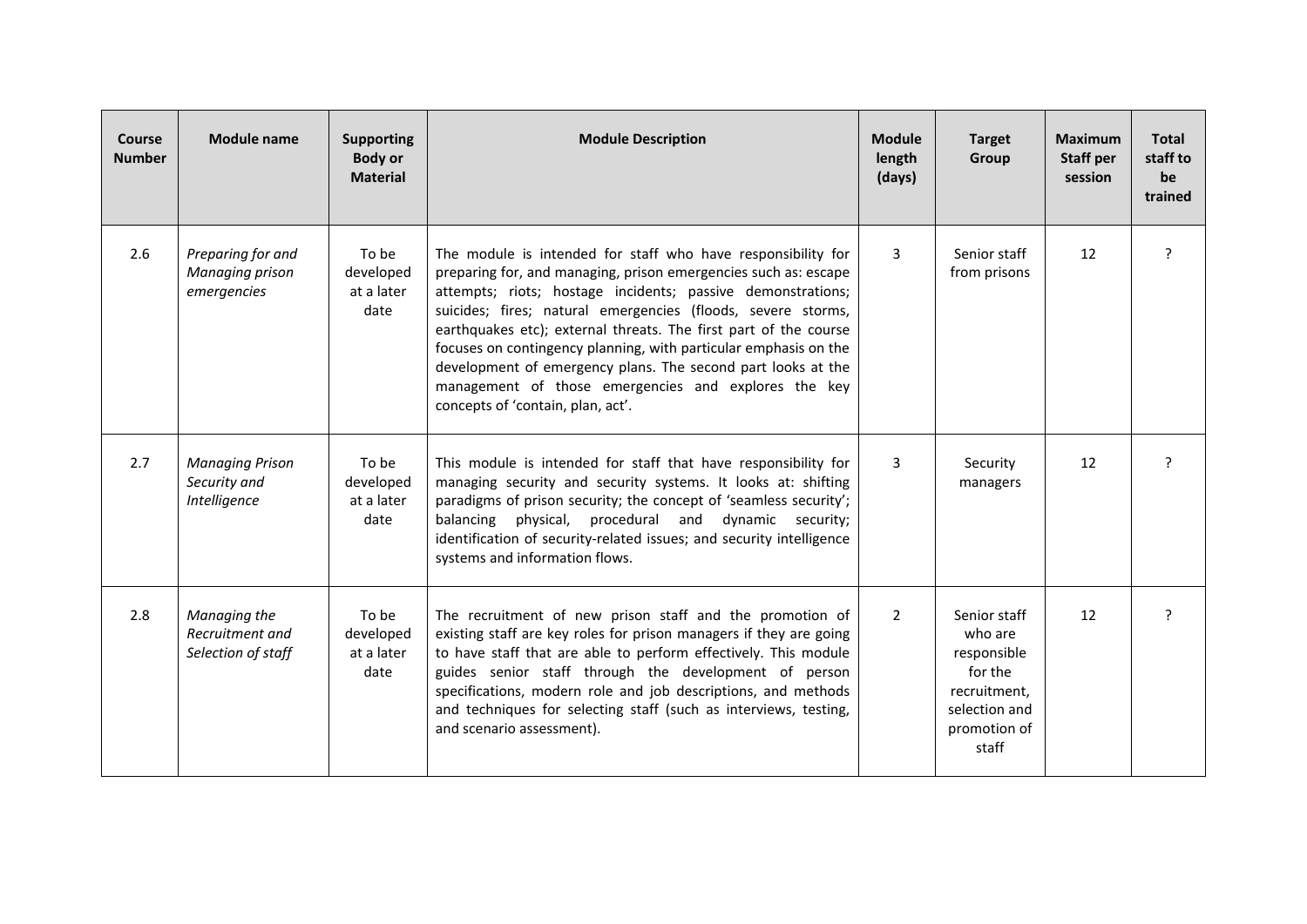

**Part 3** 

## **TRAINING CURRICULUM**

**for** 

## **SPECIALIST STAFF**

**TRAINING**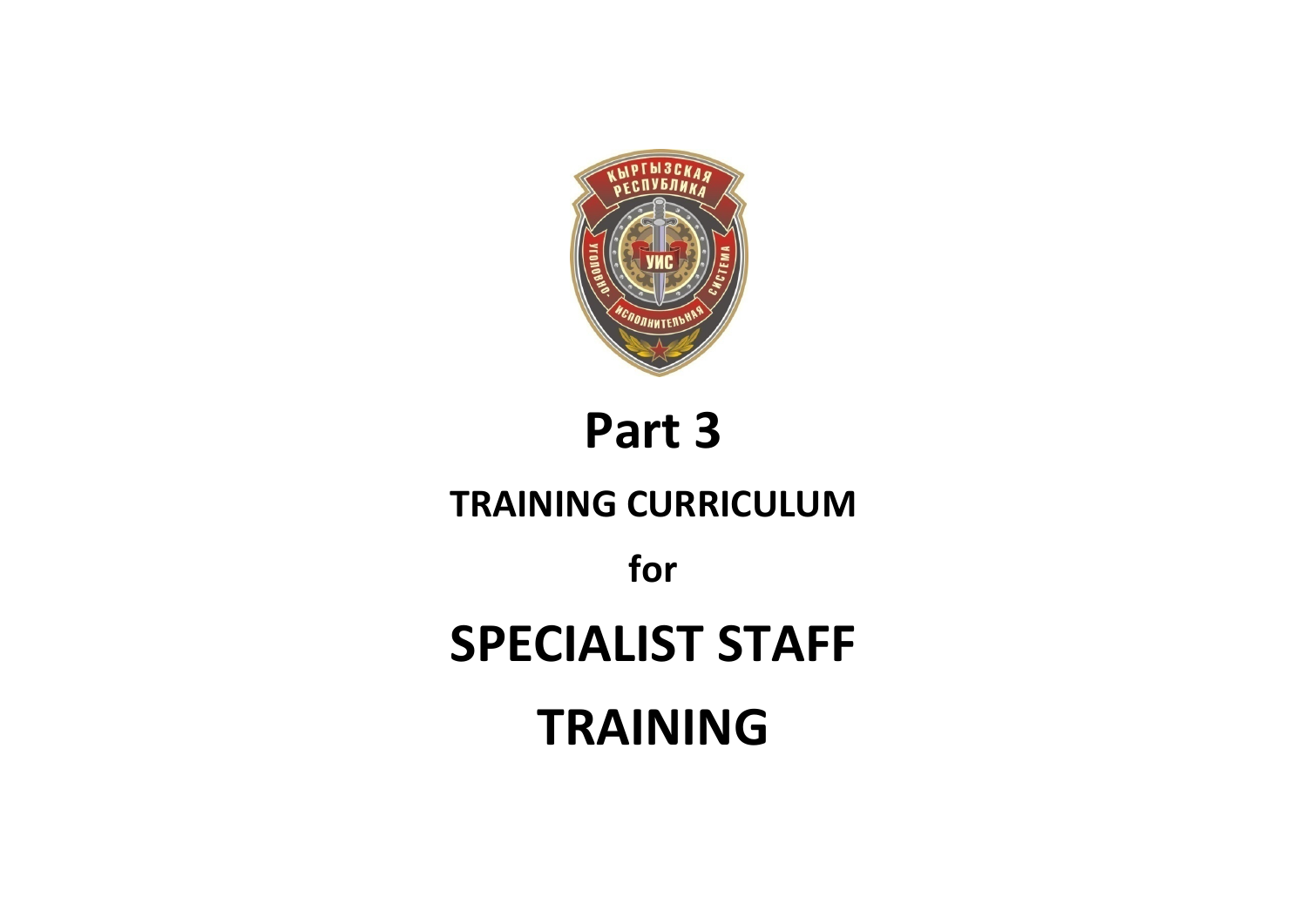| Course<br><b>Number</b> | <b>Module name</b>                     | <b>Supporting</b><br><b>Body or</b><br>material                           | <b>Module Description</b>                                                                                                                                                                                                                                            | <b>Module</b><br>length<br>(days) | <b>Target Group</b>                         | <b>Staff per</b><br>session | <b>Total</b><br>staff to<br>be<br>trained |
|-------------------------|----------------------------------------|---------------------------------------------------------------------------|----------------------------------------------------------------------------------------------------------------------------------------------------------------------------------------------------------------------------------------------------------------------|-----------------------------------|---------------------------------------------|-----------------------------|-------------------------------------------|
| 3.1                     | <b>Training of Trainers</b>            | Module 7<br>(UNODC/EU)                                                    | This module provides carefully selected staff with the<br>knowledge and tools to become trainers. The course will<br>include: training theory, facilitation and presentation skills;<br>practice in delivering the content of modules within the<br>training manual. | 10                                | Staff who are to<br>become trainers<br>(20) | 20                          | 12                                        |
| 3.2                     | Working with<br><b>Women Prisoners</b> | Module 10<br>(UNODC/EU)<br><b>UNODC Handbook</b><br>on Women in<br>Prison | Specialist module for staff who work with women prisoners.<br>The module is based on the UN Standard Minimum Rules for<br>treatment of women Prisoners (2010) and international good<br>practice.                                                                    | 3                                 | Staff working<br>with female<br>prisoners   | 15                          | ς                                         |
| 3.3                     | Working with<br>Juvenile Prisoners     | Module11<br>(UNODC/EU)                                                    | Specialist module for staff who work with juvenile prisoners.<br>The module is based on the UN Rules for the Protection of<br>Juveniles Deprived of their Liberty (1990) and international<br>good practice.                                                         | 3                                 | Staff working<br>with juvenile<br>prisoners | 15                          | 2                                         |

### **PART 3 – SPECIALIST 'IN-SERVICE' TRAINING (Current GSIN Staff Who Have A Specialist Role)**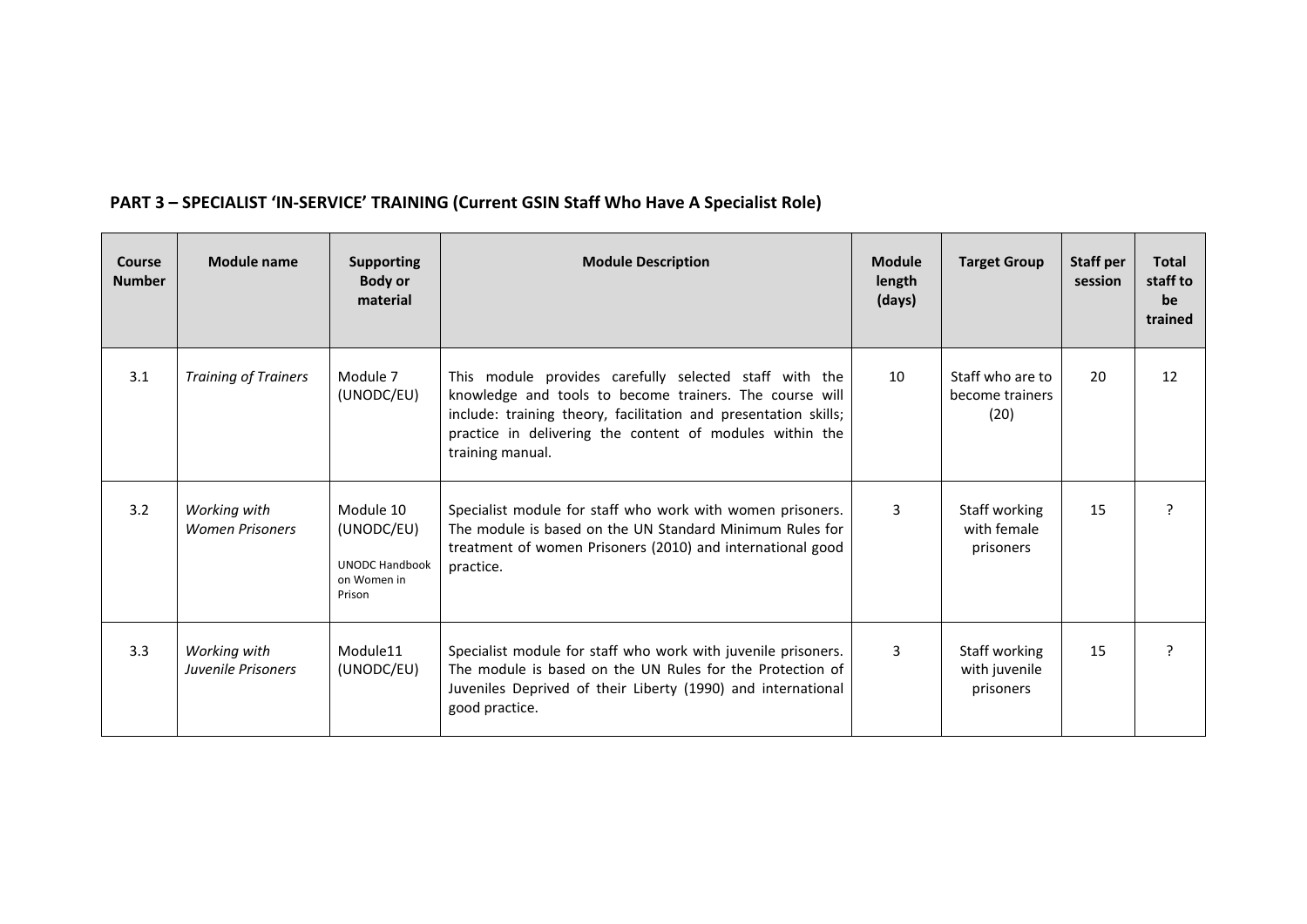| <b>Course</b><br><b>Number</b> | <b>Module name</b>                                                                   | <b>Supporting</b><br><b>Body or</b><br>material                                          | <b>Module Description</b>                                                                                                                                                                                                                                                                                                                                                                                                | <b>Module</b><br>length<br>(days) | <b>Target Group</b>                                      | <b>Staff per</b><br>session | <b>Total</b><br>staff to<br>be<br>trained |
|--------------------------------|--------------------------------------------------------------------------------------|------------------------------------------------------------------------------------------|--------------------------------------------------------------------------------------------------------------------------------------------------------------------------------------------------------------------------------------------------------------------------------------------------------------------------------------------------------------------------------------------------------------------------|-----------------------------------|----------------------------------------------------------|-----------------------------|-------------------------------------------|
| 3.4                            | Working with Life<br><b>Sentence Prisoners</b>                                       | Module 9<br>(UNODC/EU)                                                                   | Specialist module for staff who work with life sentence<br>prisoners. The training course will cover: international<br>standards and practice; potential damaging effects; meeting<br>the basic needs of lifers; sentence planning; risks and needs<br>assessment; security and safety in prison; constructive<br>activities for lifers; and managing reintegration.                                                     | 3                                 | Staff working<br>with Life-<br>sentence<br>prisoners     | 15                          | $\overline{?}$                            |
| 3.5                            | Working with<br>Prisoners with<br><b>Special Needs</b>                               | Module 8<br>(UNODC/EU)<br><b>UNODC</b><br>Handbook on<br>Prisoners with<br>special Needs | This module focuses on staff who work with prisoners with<br>special needs. It does not cover working with women,<br>juveniles and lifers as these are covered in other modules.<br>This modules looks specifically at: minorities (ethnic, racial,<br>foreign, LGBT, low category); disabled; older; terminally ill;<br>mentally ill and drug dependent prisoners.                                                      | 3                                 | All staff                                                | 20                          | ?                                         |
| 3.6                            | <b>Risk and Needs</b><br>Assessment of<br>Prisoners (including<br>sentence planning) | Module 14<br>(UNODC/EU)                                                                  | This module provides training for staff in assessing individual<br>prisoners and to predict the likelihood of reconviction, as well<br>as identifying the risk of serious harm prisoners pose to<br>themselves and others. It also covers supervision and<br>sentence planning that is designed to match the risks and<br>identified needs, reduce re-offending and the likelihood of<br>further serious harm occurring. | $\overline{2}$                    | Staff<br>responsible for<br>risk and needs<br>assessment | 15                          | ?                                         |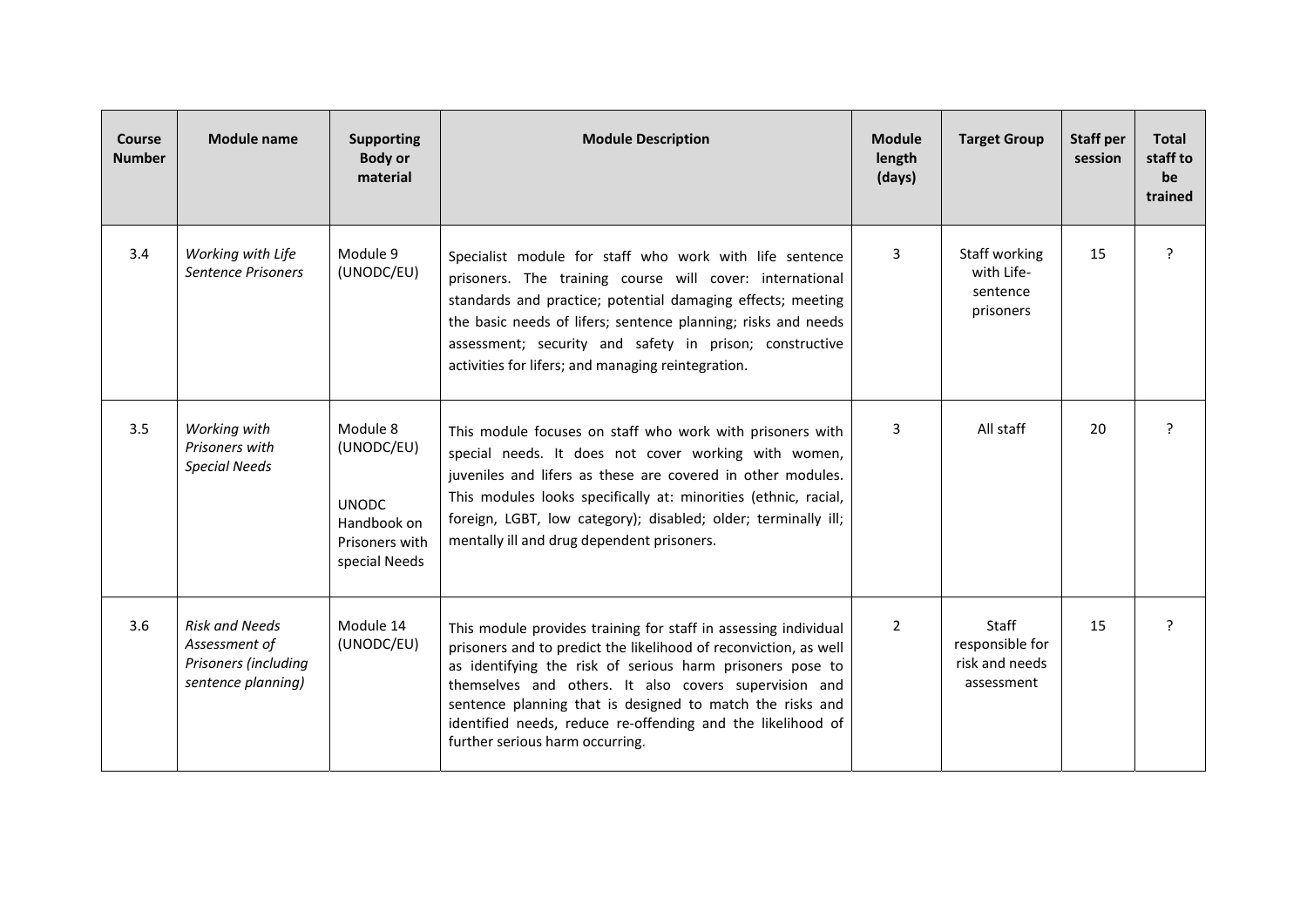| Course<br><b>Number</b> | <b>Module name</b>                                                      | <b>Supporting</b><br><b>Body or</b><br>material                                                 | <b>Module Description</b>                                                                                                                                                                                                                                                                                                                                                                                                                                                                                                                                                                                                                                                              | <b>Module</b><br>length<br>(days) | <b>Target Group</b>                                      | <b>Staff per</b><br>session | <b>Total</b><br>staff to<br>be<br>trained |
|-------------------------|-------------------------------------------------------------------------|-------------------------------------------------------------------------------------------------|----------------------------------------------------------------------------------------------------------------------------------------------------------------------------------------------------------------------------------------------------------------------------------------------------------------------------------------------------------------------------------------------------------------------------------------------------------------------------------------------------------------------------------------------------------------------------------------------------------------------------------------------------------------------------------------|-----------------------------------|----------------------------------------------------------|-----------------------------|-------------------------------------------|
| 3.7                     | Delivering Offending<br><b>Behaviour Treatment</b><br>Programmes (OBPT) | Module 16<br>(UNODC/EU)                                                                         | Specialist module to train GSIN staff on running programmes<br>for prisoners which addresses their offending behaviour. This<br>introductory module will give staff an overview of the history<br>and development of OBTPs. It will explore OBTP concepts,<br>theory and practice. Staff will be provided with the cognitive-<br>behavioural tools to do initial work with prisoners on anger<br>management, violence reduction, sexual offending and drug<br>and alcohol abuse.                                                                                                                                                                                                       | 5                                 | Staff with a<br>background in<br>psycho-social<br>skills | 12                          | ?                                         |
| 3.8                     | <b>Prison Healthcare</b><br><b>Services</b>                             | <b>GSIN</b><br>World Health<br>Organisation -<br>Guide to the<br>essentials in<br>prison health | This specialist module is intended for specialist Heathcare<br>staff. It will cover: standards in prison health; role of health<br>care staff; the prisoner as patient; food refusal; suicide and<br>self-harm; protecting and promoting health in prisons;<br>primary health care in prisons; prison-specific ethical and<br>clinical problems; communicable diseases; HIV infection and<br>human rights in prisons; Tuberculosis control in prisons; drug<br>use and drug services in prison; mental health in prison;<br>dental health in prison; specialist health requirements for<br>women and juveniles in prisons; promoting health and<br>managing stress among prison staff. | 10                                | All prison<br>healthcare and<br>medical staff            | 15                          | ς                                         |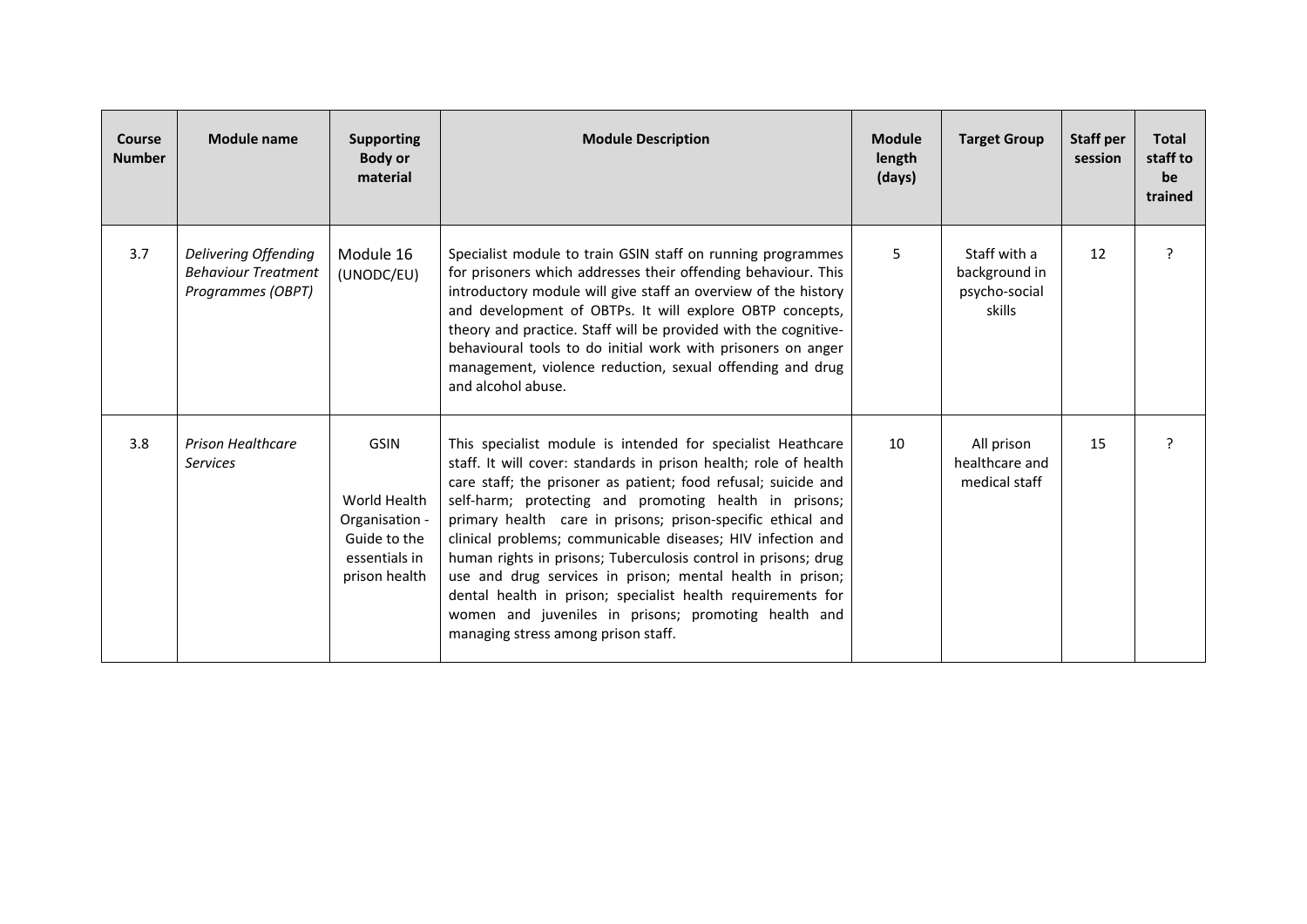| Course<br><b>Number</b> | Module name                 | <b>Supporting</b><br><b>Body or</b><br>material                                      | <b>Module Description</b>                                                                                                                                                                                                                                                                                                                                                                                | <b>Module</b><br>length<br>(days) | <b>Target Group</b>                                                                          | Staff per<br>session | <b>Total</b><br>staff to<br>be<br>trained |
|-------------------------|-----------------------------|--------------------------------------------------------------------------------------|----------------------------------------------------------------------------------------------------------------------------------------------------------------------------------------------------------------------------------------------------------------------------------------------------------------------------------------------------------------------------------------------------------|-----------------------------------|----------------------------------------------------------------------------------------------|----------------------|-------------------------------------------|
| 3.9                     | <b>Prison Finance</b>       | <b>GSIN</b>                                                                          | This module is intended to provide specialist finance staff with<br>the necessary training to enable them to manage finance sin<br>accordance with laid down policies and procedures. It will<br>cover: accounting reform; accounting practice and reporting<br>standards; accounting systems; chart of accounts; accounting<br>of transactions; and testing accounting systems and fraud<br>prevention. | 5                                 | Prison finance<br>staff                                                                      | 15                   | ς                                         |
| 3.10                    | Prisoner File<br>Management | Module 6<br>(UNODC/EU)<br><b>UNODC</b><br>Handbook on<br>Prisoner File<br>Management | The presence of complete, accurate and accessible prisoner<br>files is not only a prerequisite for effective prison<br>management and strategic planning, it is also an essential tool<br>for ensuring the human rights of prisoners are respected and<br>upheld. This module considers the different types of files<br>necessary in prison and how to create, maintain and manage<br>those files.       | 3                                 | Prison staff<br>Responsible for<br>the production<br>and<br>maintenance of<br>prisoner files | 15                   | ς                                         |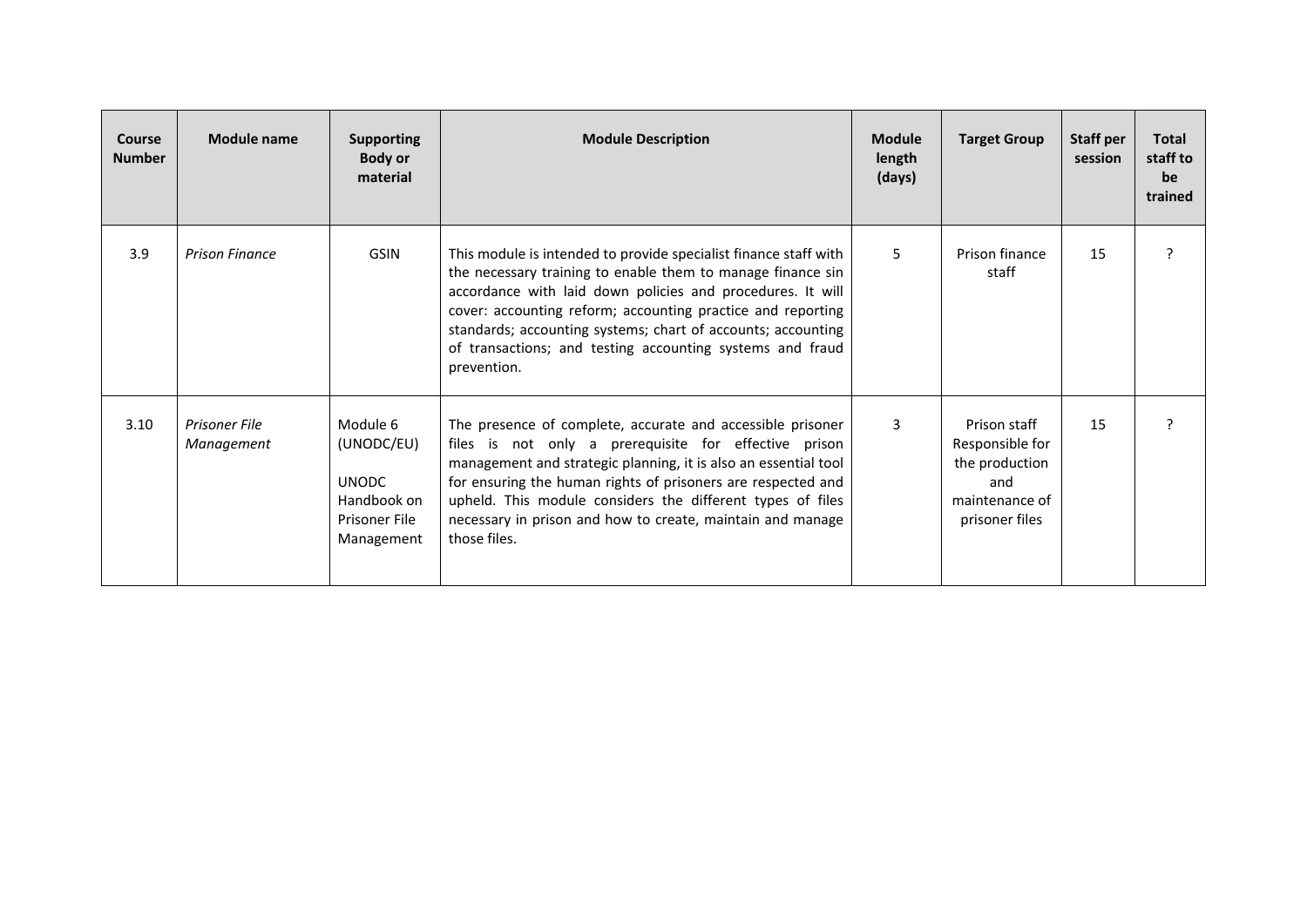

**Part 4** 

## **TRAINING CURRICULUM**

**for** 

# **NEW POLICIES AND REFRESHER TRAINING**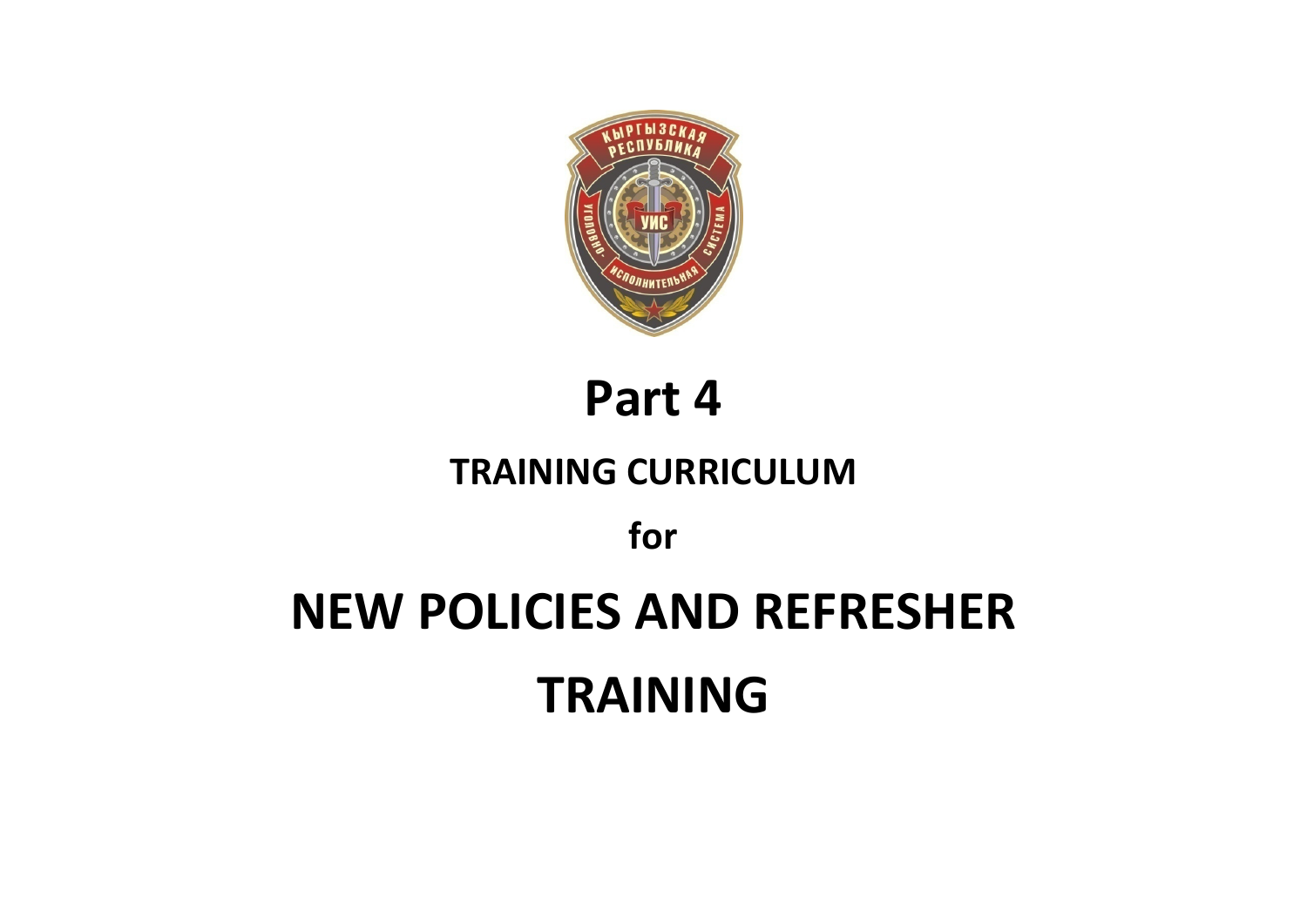| <b>Course</b><br><b>Number</b> | <b>Module name</b>                                | <b>Supporting</b><br><b>Body or</b><br><b>Material</b> | <b>Module Description</b>                                                                                                                                                                                                                                                                                                                                                                                                                                                                                                                                                                                                                                                            | <b>Module</b><br>length<br>(days) | <b>Target</b><br>Group | <b>Staff</b><br>per<br>session | <b>Total</b><br>staff to<br>be<br>trained |
|--------------------------------|---------------------------------------------------|--------------------------------------------------------|--------------------------------------------------------------------------------------------------------------------------------------------------------------------------------------------------------------------------------------------------------------------------------------------------------------------------------------------------------------------------------------------------------------------------------------------------------------------------------------------------------------------------------------------------------------------------------------------------------------------------------------------------------------------------------------|-----------------------------------|------------------------|--------------------------------|-------------------------------------------|
| 4.1                            | <b>Ensuring Human</b><br><b>Rights in Prisons</b> | Module 1<br>(UNODC/EU)                                 | Introductory module to familiarise prison staff with the principles of<br>human rights and to establish an understanding of the importance<br>of protecting and respecting these rights in prisons. The training<br>course is based on international standards and norms and<br>particularly the UN Standard Minimum Rules for the Treatment of<br>prisoners. It will cover: basic human rights; physical conditions;<br>admission; sentence planning; release; constructive activities; order<br>and discipline; security; healthcare; contact with the outside world;<br>complaints; grievances and requests; special categories of prisoners;<br>prison staff and administration. | 5                                 | All staff              | 25                             | ς                                         |
| 4.2                            | <b>Working in Prisons</b>                         | Module 12<br>(UNODC/EU)                                | A core module to give prison staff an understanding of the key<br>elements of criminology, why people commit crime, elements of<br>criminal psychology, role and duties of modern prison staff, and<br>professional conduct and ethics that underpin their work. The<br>module also covers key aspects of the work of prison staff including:<br>security awareness; conflict management; avoiding manipulation<br>and conditioning by prisoners; observing and supervising prisoners;<br>dealing with incidents; discipline and disciplinary procedures.                                                                                                                            | 5                                 | All staff              | 25                             |                                           |

### **PART 4 – TRAINING ON NEW POLICIES AND REFRESHER TRAINING (All Current GSIN Staff)**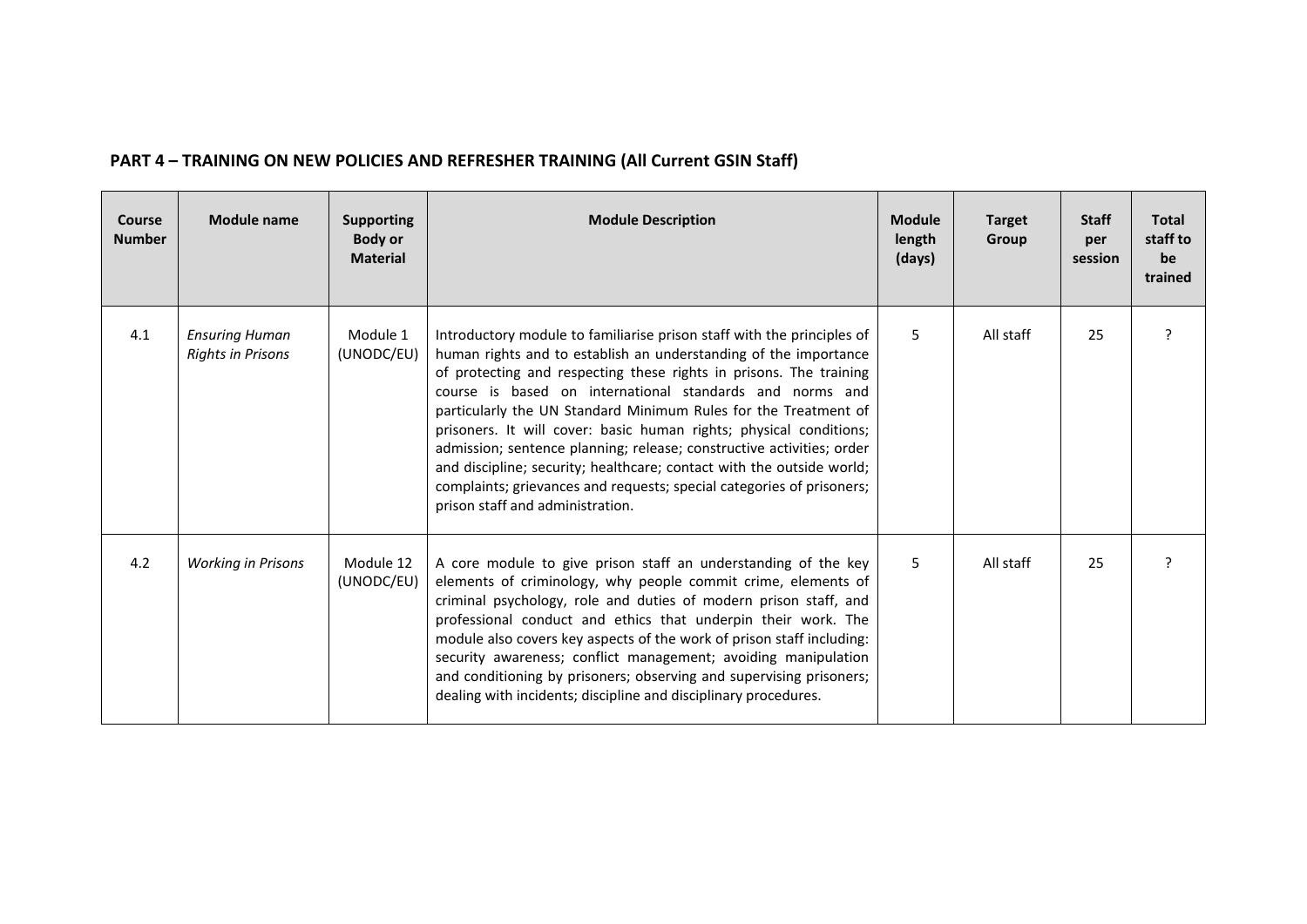| Course<br><b>Number</b> | <b>Module name</b>                                                | <b>Supporting</b><br><b>Body or</b><br><b>Material</b> | <b>Module Description</b>                                                                                                                                                                                                                                                                                                                                                                                                                                                                                                                                                                                            | <b>Module</b><br>length<br>(days) | <b>Target</b><br>Group                             | <b>Staff</b><br>per<br>session | <b>Total</b><br>staff to<br>be<br>trained |
|-------------------------|-------------------------------------------------------------------|--------------------------------------------------------|----------------------------------------------------------------------------------------------------------------------------------------------------------------------------------------------------------------------------------------------------------------------------------------------------------------------------------------------------------------------------------------------------------------------------------------------------------------------------------------------------------------------------------------------------------------------------------------------------------------------|-----------------------------------|----------------------------------------------------|--------------------------------|-------------------------------------------|
| 4.3                     | <b>Conflict Prevention</b><br>and Management                      | Module 13<br>(UNODC/EU)                                | The effective handling of verbally and physically aggressive prisoners<br>is one of the most demanding aspects of working in a prison. It is an<br>area where good interaction and communication skills are required.<br>The majority of situations, where there is a potential for violence,<br>can be handled and diffused. This session will help staff understand<br>why some prisoners become aggressive and teach them a number<br>of de-escalation techniques.                                                                                                                                                | 3                                 | All staff<br>working<br>directly with<br>prisoners | 15                             | ?                                         |
| 4.4                     | Preventing<br><b>Radicalisation and</b><br>Religious<br>Extremism | <b>GSIN</b>                                            | The purpose of this module is to raise prison staff awareness of<br>violent extremism and radicalisation. The content will cover:<br>understanding what 'extremism' means within the prison<br>environment; exploring the intelligence infrastructures and how<br>risks are identified and managed; considering sources of existing<br>information and specialist areas of support and how this relates to<br>broader counter- terrorism strategies; and reviewing the risks to the<br>prison system and strategies for managing them; and understanding<br>the risks of stereotyping or overreacting to the threat. | $\mathbf{1}$                      | All staff<br>working<br>directly with<br>prisoners | 15                             | ?                                         |
| 4.5                     | Preventing<br>Conditioning and<br>Manipulation                    | Module 15<br>(UNODC/EU)                                | Some prisoners will try to take power and control from staff. They<br>will attempt to do this in a variety of ways, some more subtle than<br>others - including: Manipulation, Conditioning; Misdirection;<br>Exploitation; and Intimidation. This module will assist staff to<br>understand how and why prisoners seek to do this to staff.<br>Participants will be taught a number of techniques to countering<br>these threats and how they can impact on their work.                                                                                                                                             | $\overline{2}$                    | All staff<br>working<br>directly with<br>prisoners | 15                             | ?                                         |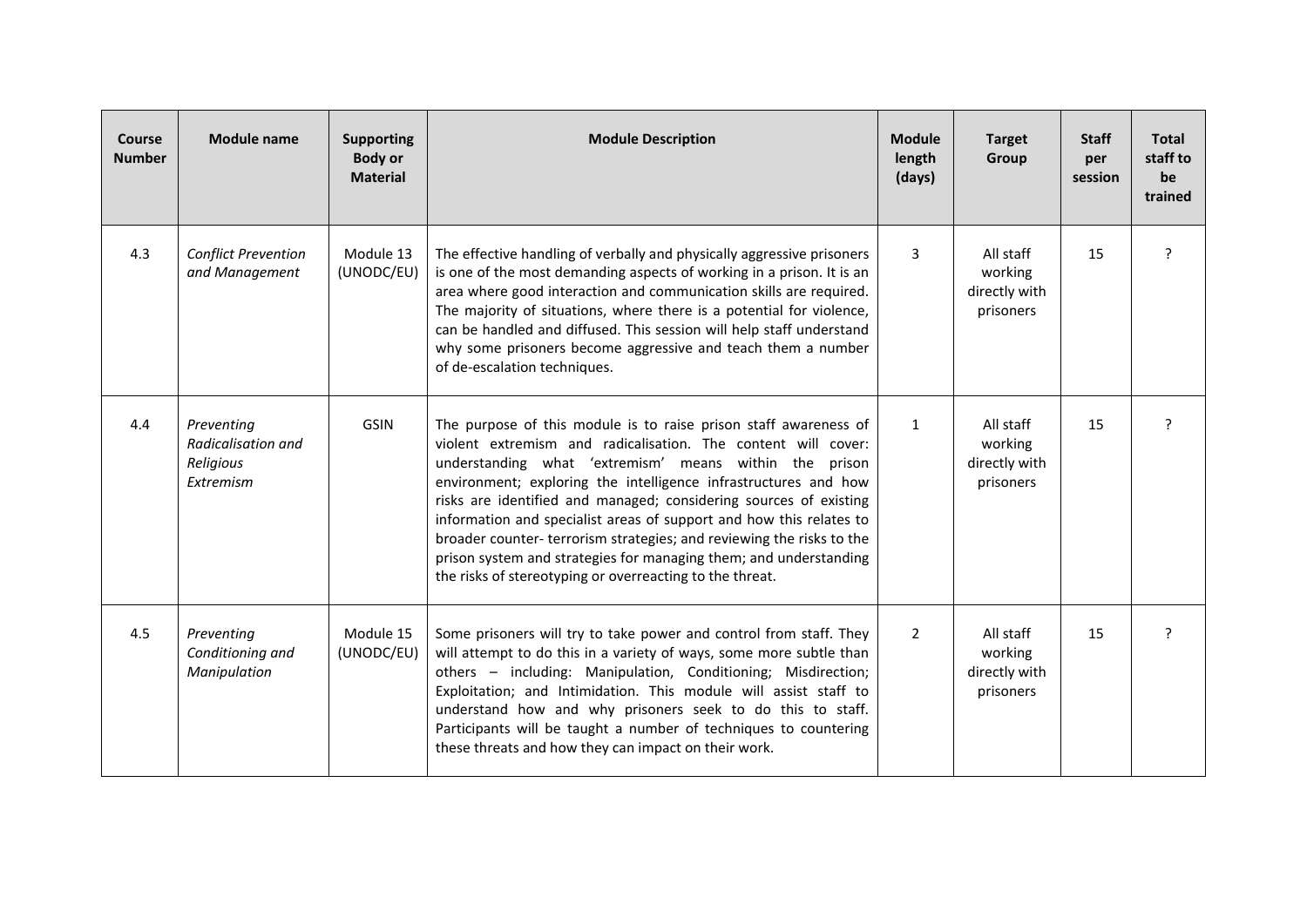

**Part 5** 

## **TRAINING CURRICULUM**

**for** 

# **EXTERNAL PROFESSIONALS**